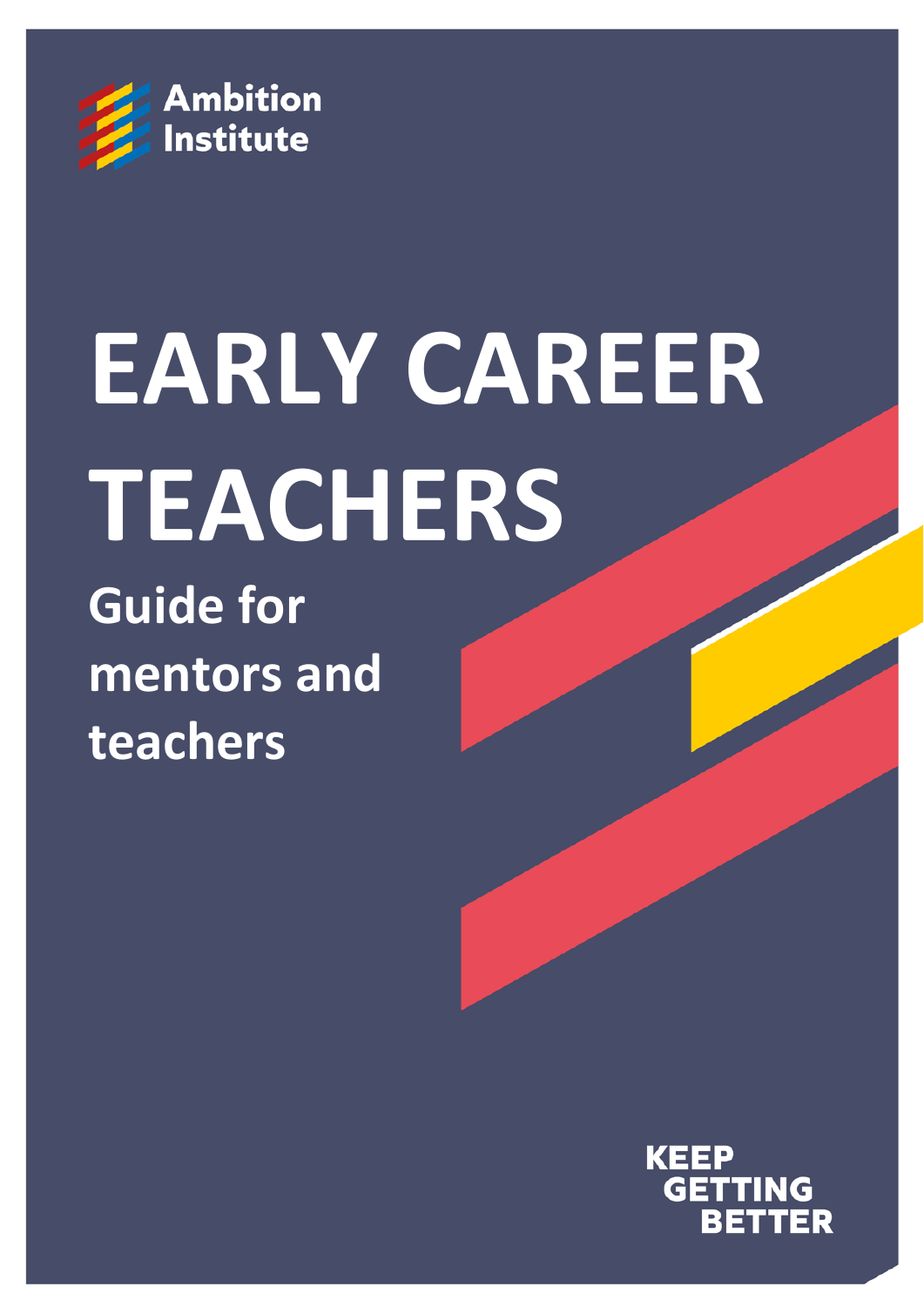# **Contents**

| How to create your My Ambition account and complete your onboarding form12              |
|-----------------------------------------------------------------------------------------|
|                                                                                         |
|                                                                                         |
|                                                                                         |
|                                                                                         |
|                                                                                         |
|                                                                                         |
|                                                                                         |
|                                                                                         |
|                                                                                         |
|                                                                                         |
|                                                                                         |
| Appendix 2: How to create your My Ambition account and complete your onboarding form 19 |
|                                                                                         |
|                                                                                         |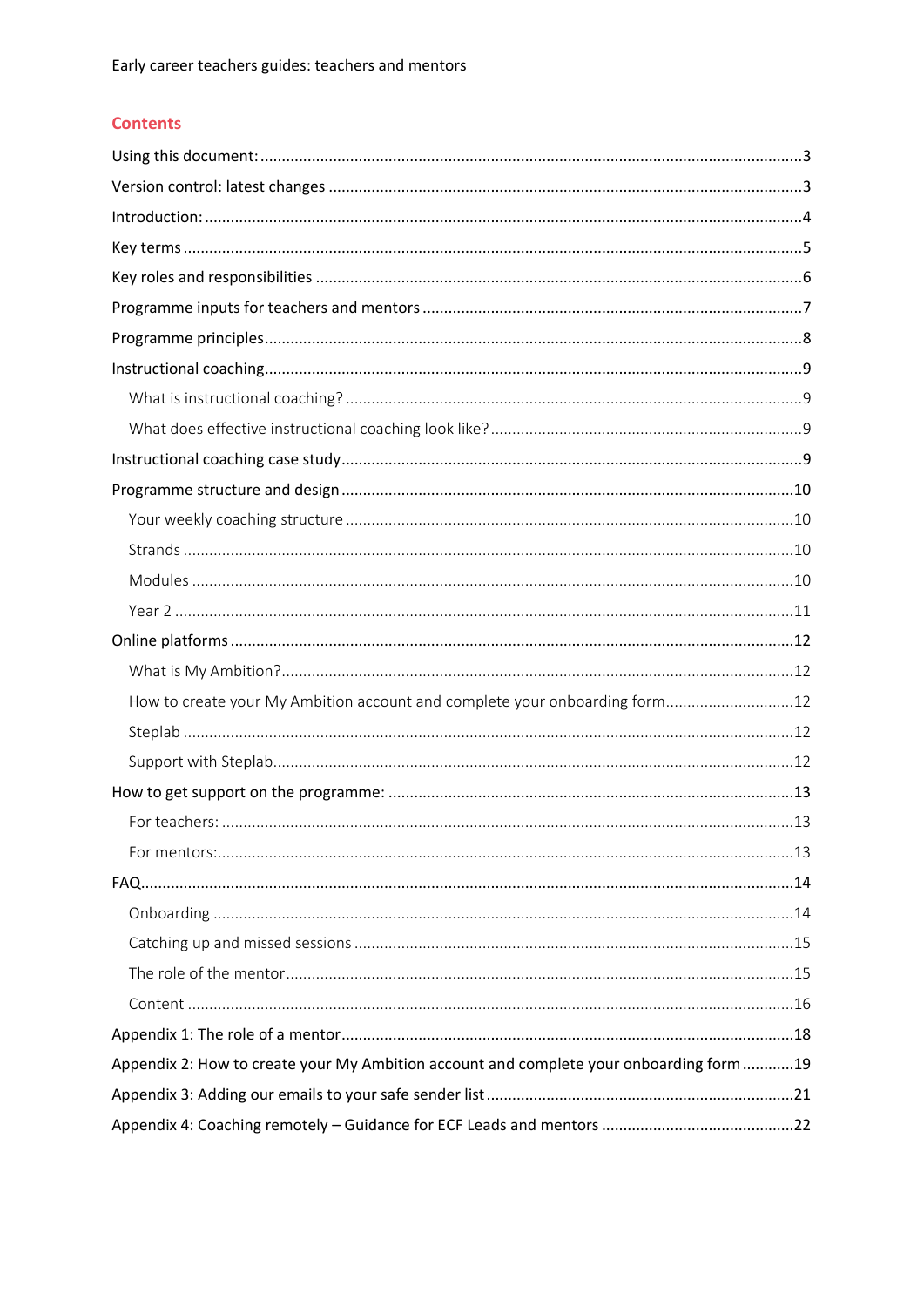Early career teachers guides: teachers and mentors

## <span id="page-2-0"></span>**Using this document:**

This document is intended to support mentors and teachers on the *Early Career Teachers* programme.

This document is designed to be a practical guide to some of the key tasks and actions you need to take during your time as a participant.

This document will be updated over time so please note any printed versions may be out of date.

## <span id="page-2-1"></span>**Version control: latest changes**

| Version | Date    | <b>Summary of changes</b> |  |
|---------|---------|---------------------------|--|
|         | 13/7/21 | First version             |  |
|         |         |                           |  |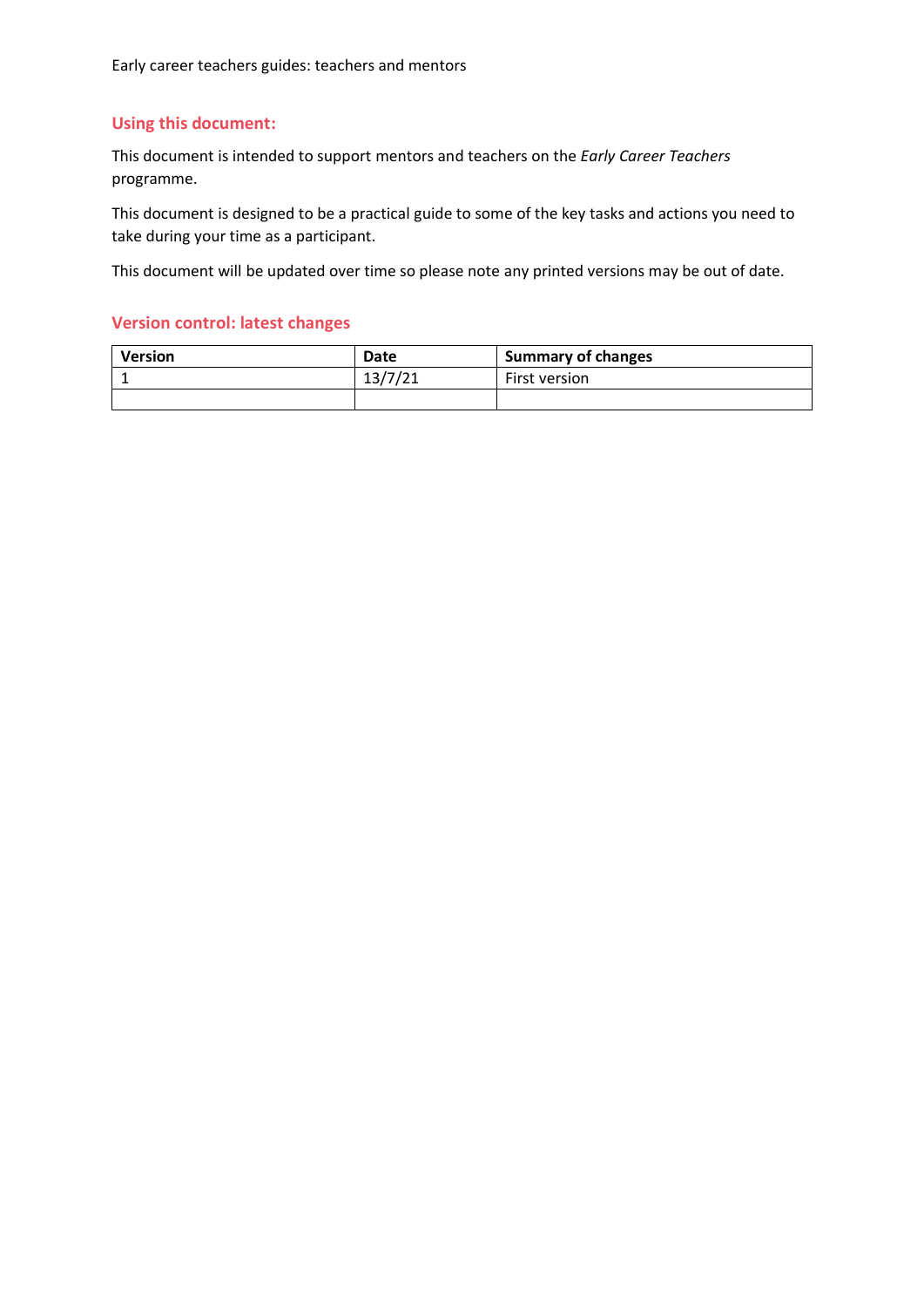Early career teachers guides: teachers and mentors

## <span id="page-3-0"></span>**Introduction:**

Early Career Teachers is Ambition Institute's programme to facilitate the delivery of the Early Career Framework.

## **What is the Early Career Framework?**

The Early Career Framework was published by the Department for Education in January 2019. It was written in collaboration with an expert advisory group from across the education sector. It aims to make sure new teachers have the time and resources devoted to their professional development that they need to thrive in the early stages of their career.

**More detail:** The ECF is designed to build on the knowledge acquired by teachers during initial teacher training, developing expertise in five core areas: behaviour management, pedagogy, curriculum, assessment and professional behaviours.

These are broken down into 'Learn that…' and 'Learn how to…' statements, to ensure that early career teachers develop knowledge of both effective classroom strategies and the thinking behind them.

**Read more:** [Read Ambition Institute's blog mythbusting the Early Career Framework](https://www.ambition.org.uk/blog/mythbusting-early-career-framework/).

## **What makes Ambition's Early Career Teachers different?**

- > Grounded in real classroom practice to meet the needs of busy teachers
- > Evidence-based: Based on the latest research on how adults learn most effectively
- > Flexible and bite-sized: Powered by Steplab, our online professional learning and coaching platform

**Read more:** [Our programme principles](#page-7-0)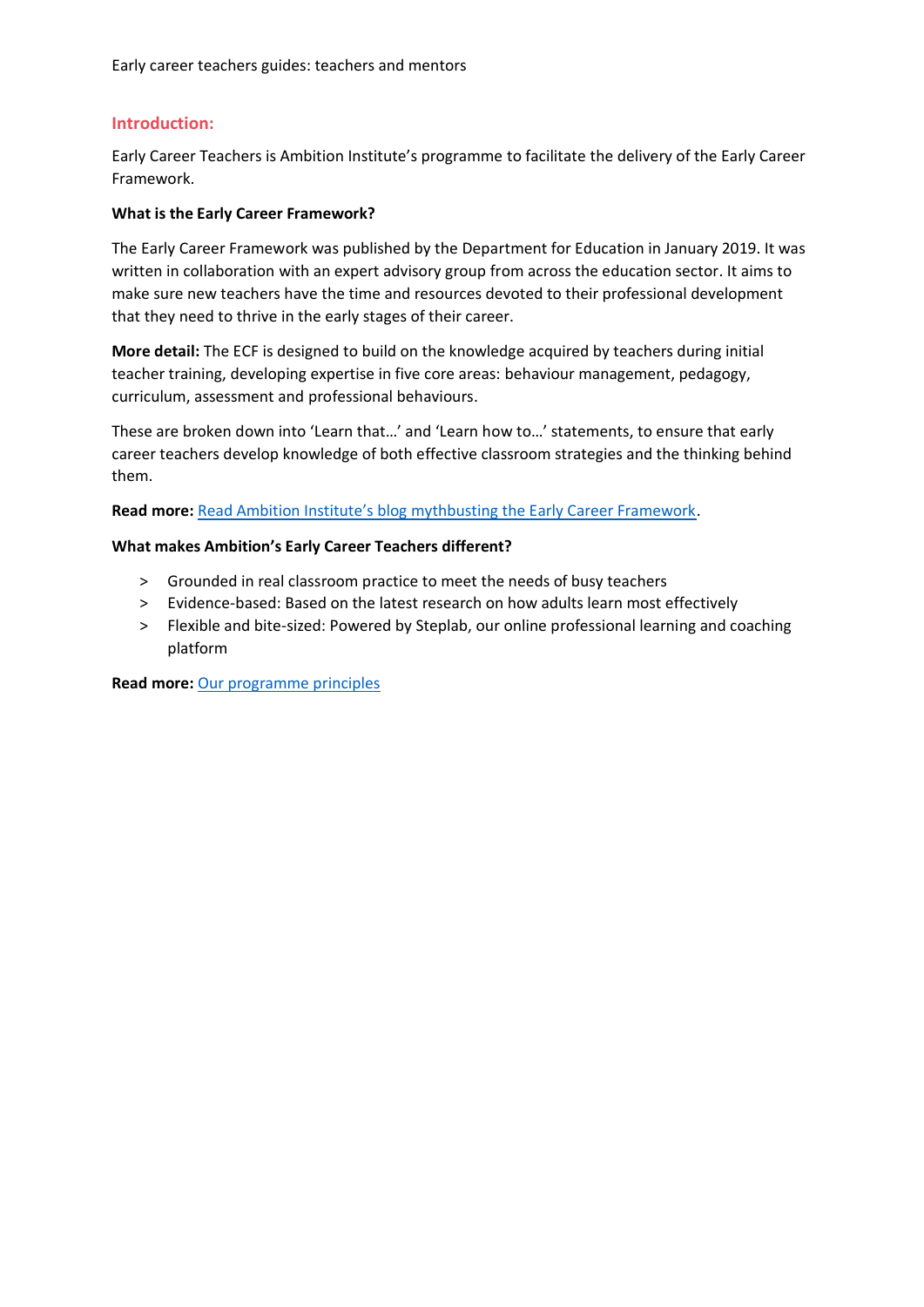# <span id="page-4-0"></span>**Key terms**

| <b>Key term</b>                | <b>Definition</b>                                                                                                                                                           |
|--------------------------------|-----------------------------------------------------------------------------------------------------------------------------------------------------------------------------|
| Early career                   | Department for Education (DfE) published framework of standards to help early                                                                                               |
| framework (ECF)                | career teachers succeed at the start of their careers.                                                                                                                      |
| <b>Early Career</b>            | Programme run by Ambition Institute, funded by the DfE to deliver the Early Career                                                                                          |
| Teachers (ECT)                 | Framework in schools.                                                                                                                                                       |
| <b>Key term</b>                | <b>Definition</b>                                                                                                                                                           |
| Delivery partner               | Organisations working with Ambition Institute to help deliver Early Career Teachers in                                                                                      |
|                                | their networks. For example, your school's delivery partner may be a local teaching                                                                                         |
|                                | school hub or multi-academy trust. They will help make the programme a success in                                                                                           |
|                                | your area, provide local knowledge, and help apply the programme curriculum to<br>your context.                                                                             |
|                                |                                                                                                                                                                             |
| Early career<br>framework lead | Individual within the delivery partner with responsibility for overseeing the ECT<br>programme in their network. The equivalent role for NPQ programmes will be called      |
|                                | an NPQ Lead.                                                                                                                                                                |
| Delivery partner               | Ambition Institute employee and main point of contact for delivery partners.                                                                                                |
| lead                           |                                                                                                                                                                             |
| Visiting fellow                | Exceptional teachers from delivery partners who will deliver the ECT programme.                                                                                             |
| Induction                      | An experienced middle leader or senior leader who oversees the successful                                                                                                   |
| coordinator                    | implementation of the ECT programme at a school level.                                                                                                                      |
|                                |                                                                                                                                                                             |
| Mentor                         | Participants responsible for developing and directly coaching one or more early                                                                                             |
|                                | career teachers.                                                                                                                                                            |
| Early career teacher           | Teachers in their two-year induction period. This timeframe may be extended in                                                                                              |
|                                | some circumstances, for example part-time working arrangements.                                                                                                             |
|                                | N. B. This term replaces newly qualified teacher (NQT).                                                                                                                     |
| Ambition coach                 | Representative from Ambition Institute appointed to deliver coaching on coaching for                                                                                        |
|                                | mentors and/or oversee the quality assurance of visiting fellow facilitation.                                                                                               |
| <b>Key term</b>                | <b>Definition</b>                                                                                                                                                           |
| Conferences                    | One-day event (6 hours)                                                                                                                                                     |
| Orientation                    | An umbrella term for the support and training delivered to early career teachers at                                                                                         |
|                                | the start of their programme journey including, the first of the one-day conferences                                                                                        |
|                                | mentioned above and pre and post conference materials delivered asynchronously                                                                                              |
|                                | via Steplab.                                                                                                                                                                |
|                                |                                                                                                                                                                             |
|                                | N.B. This term will be used instead of 'induction' for early career teachers so as not to                                                                                   |
|                                | cause confusion with their 2-year statutory induction period.                                                                                                               |
| Induction                      | An umbrella term for the support and training delivered to mentors, visiting fellows<br>and early career framework leads at the start of their programme journey including, |
|                                | live sessions and materials delivered asynchronously via Steplab.                                                                                                           |
| Early career teacher           | Facilitated sessions which support early career teachers to understand elements of                                                                                          |
| clinic                         | the ECF that cannot be easily covered via instructional coaching.                                                                                                           |
| Mentor clinic                  | Facilitated sessions which support mentors with their coaching of early career                                                                                              |
|                                | teachers throughout the programme.                                                                                                                                          |
| Coaching on                    | A 1-1 session between a mentor and a visiting fellow or ambition coach offering                                                                                             |
| coaching                       | bespoke feedback and guidance on instructional coaching practice.                                                                                                           |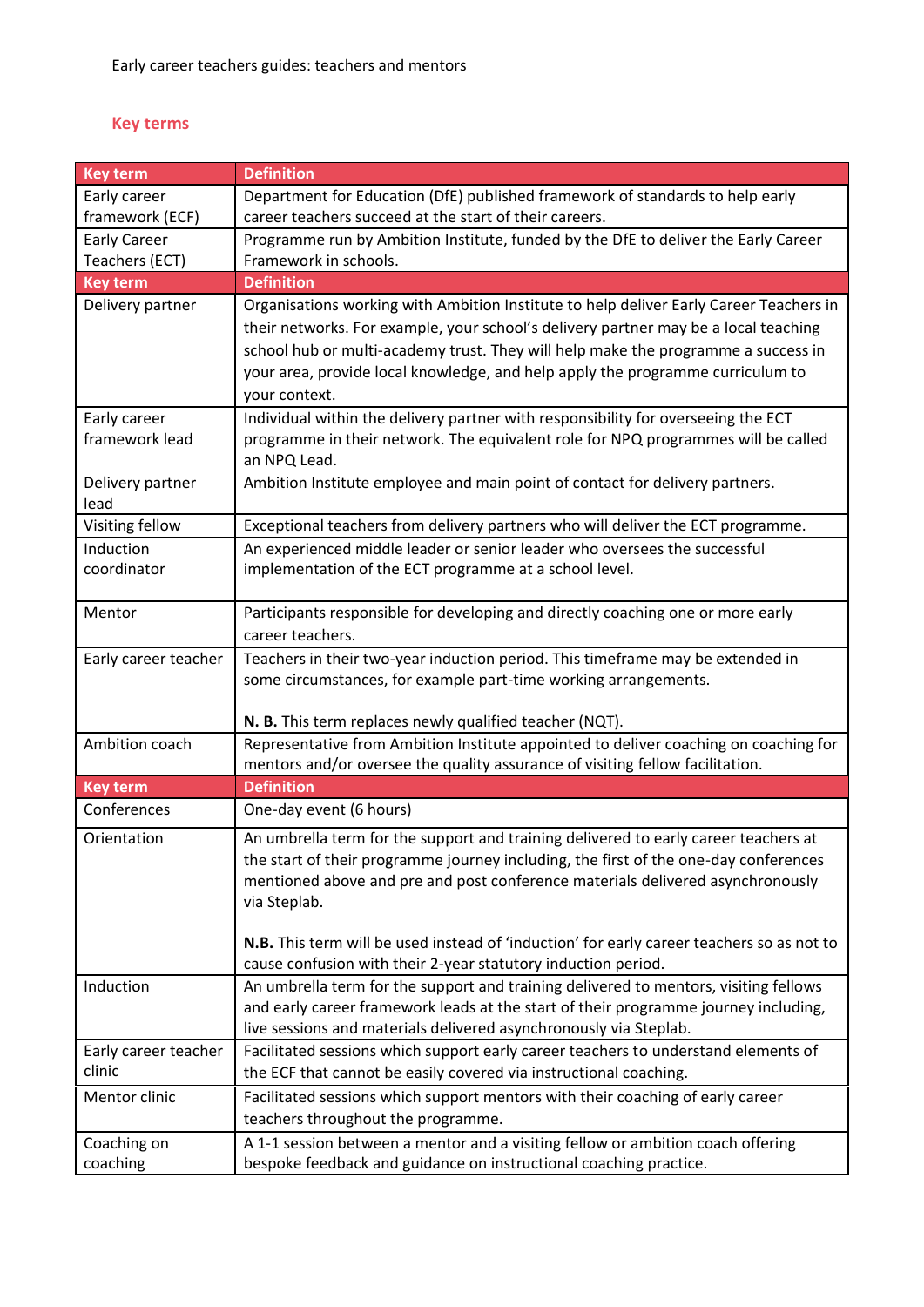## <span id="page-5-0"></span>**Key roles and responsibilities**

There are three key participant groups in schools on the programme: the early career teacher, their mentor and the induction coordinator.

Please make sure you understand your own role and responsibilities, as well as those of the other key participants in your school.

|                                             | <b>Teacher</b>                                                                                                                                                                                                                         | <b>Mentor</b>                                                                                                                                                                                                                                                               | <b>Induction coordinator</b>                                                                                                                                                                                 |  |  |
|---------------------------------------------|----------------------------------------------------------------------------------------------------------------------------------------------------------------------------------------------------------------------------------------|-----------------------------------------------------------------------------------------------------------------------------------------------------------------------------------------------------------------------------------------------------------------------------|--------------------------------------------------------------------------------------------------------------------------------------------------------------------------------------------------------------|--|--|
| <b>Profile</b>                              | A practicing classroom teacher in<br>their first two years of teaching.                                                                                                                                                                | An experienced classroom teacher<br>with the capacity for mentoring.<br>*Ideally a specialist in the<br>teacher's subject/phase                                                                                                                                             | A member of the school's<br>senior or middle leadership<br>team.                                                                                                                                             |  |  |
| <b>Role</b>                                 | The main audience for the Early<br>Career Framework.                                                                                                                                                                                   | Directly supports the teacher in<br>their development.                                                                                                                                                                                                                      | The in-school lead of the<br>programme and main point of<br>contact for teachers and<br>mentors.                                                                                                             |  |  |
| <b>Responsibilities on</b><br>the programme | Learning and practising<br>$\geq$<br>aspects of the framework<br>throughout the programme.<br>Engaging with weekly self-<br>><br>study (through Steplab, our<br>online learning platform)<br>Attending clinics and<br>><br>conferences | Engaging with the<br>$\geq$<br>programme content<br>Carry out weekly observation<br>$\geq$<br>and instructional coaching<br>sessions with teachers<br>Attending conferences, clinics<br>$\geq$<br>and coaching on coaching to<br>develop instructional<br>coaching practice | Leading the programme<br>><br>in school<br>Making sure teacher and<br>$\,>\,$<br>mentor time is protected.<br>Providing positive<br>$\geq$<br>accountability to support<br>teachers and mentors to<br>engage |  |  |

Go deeper: **[Read more on the role of a mentor in the appendix to this document.](#page-15-1)**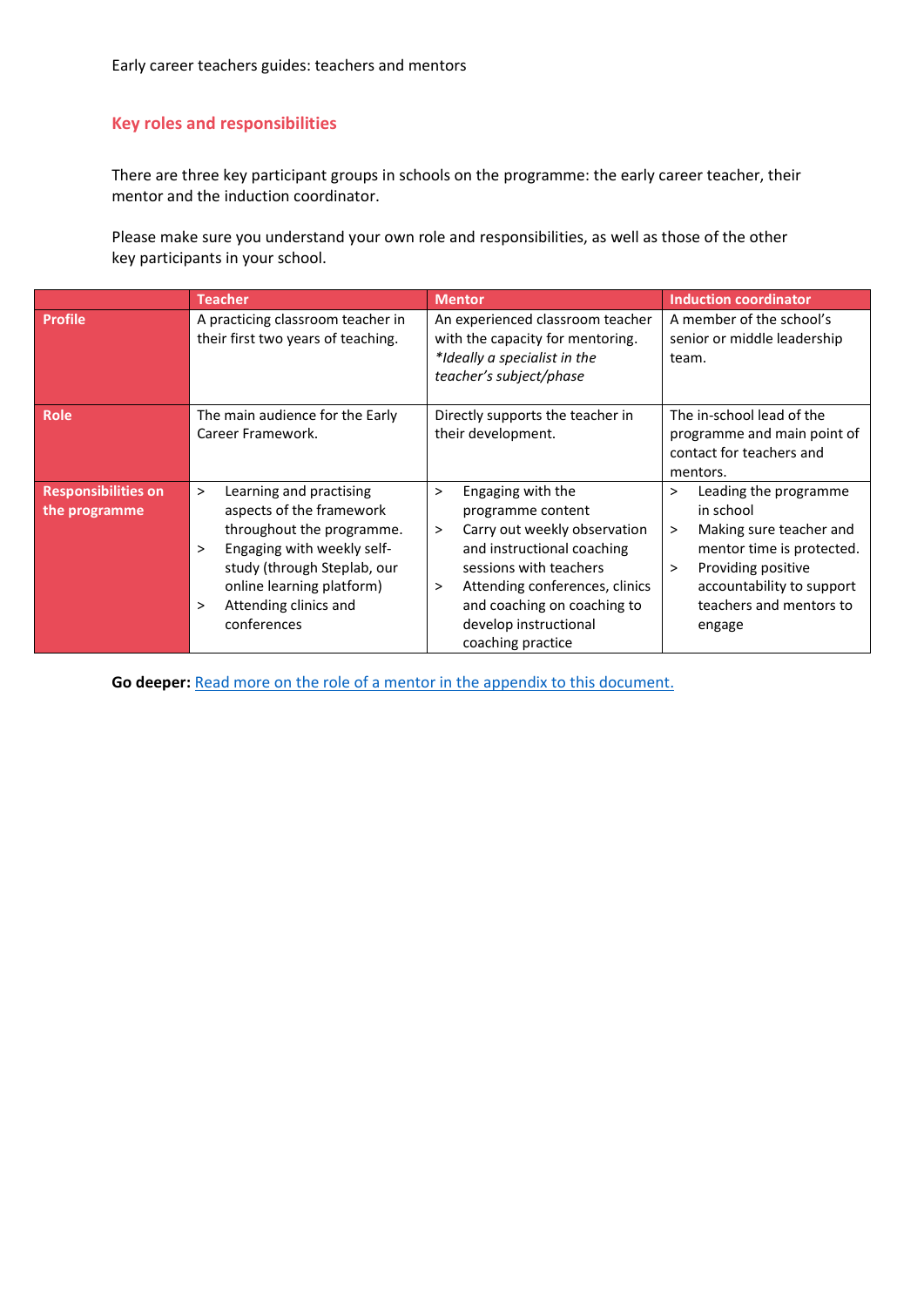Early career teachers guides: teachers and mentors

# <span id="page-6-0"></span>**Programme inputs for teachers and mentors**

# **Teacher inputs:**

|                                        |                                                                                                                                                                                                              | Length     | Year 1         |                                  | Year 2        |             |
|----------------------------------------|--------------------------------------------------------------------------------------------------------------------------------------------------------------------------------------------------------------|------------|----------------|----------------------------------|---------------|-------------|
| <b>Component</b>                       | <b>Description</b>                                                                                                                                                                                           |            | <b>Number</b>  | When                             | <b>Number</b> | When        |
| Early career<br>teacher<br>conferences | Conferences are designed to give<br>early career teachers a deep insight<br>into key aspects of the ECF and<br>implications for their classroom.                                                             | 1 day      | 2              | September<br>and<br>Spring term. | $\mathbf{1}$  | September   |
| <b>Early career</b><br>teacher clinics | Clinics are online workshops<br>designed to help ECTs make sense of<br>study materials and address<br>common misconceptions.                                                                                 | 60 minutes | $\overline{3}$ | Each term                        | $\mathbf{3}$  | Each term   |
| Weekly<br>coaching (by<br>mentor)      | Instructional coaching meetings give<br>teachers a specific, bite-sized action<br>step. They will be given a clear<br>model of 'good' and the opportunity<br>to practise before classroom<br>implementation. | 45 minutes | $~^{\sim}39$   | Weekly                           | $^{\sim}18$   | Fortnightly |

# **Mentor inputs:**

|                                       |                                                                                                                                                                                                                          | Length     | Year 1         |                                                    | Year <sub>2</sub>       |                         |
|---------------------------------------|--------------------------------------------------------------------------------------------------------------------------------------------------------------------------------------------------------------------------|------------|----------------|----------------------------------------------------|-------------------------|-------------------------|
| <b>Component</b>                      | <b>Description</b>                                                                                                                                                                                                       |            | <b>Number</b>  | When                                               | Length                  | When                    |
| <b>Mentor</b><br><b>Conferences</b>   | Conferences are designed to give<br>mentors a deep insight into<br>instructional coaching and how to<br>best support early career teachers.                                                                              | One day    | $\overline{2}$ | Before/In<br>September.<br>Summer<br>term.         |                         |                         |
| <b>Mentor clinics</b>                 | Mentor clinics are online workshops<br>designed to help mentors make<br>sense of study materials, coaching<br>methods and address common<br>misconceptions around the ECF.                                               | 60 minutes | $\overline{2}$ | <b>Half Term</b><br>2/3<br><b>Half Term</b><br>4/5 | $\mathbf{1}$            | <b>Half Term</b><br>1/2 |
| Coaching on<br>Coaching               | One to one training with an expert<br>educator on effective instructional<br>coaching, including common<br>misconceptions and feedback.                                                                                  | 60 minutes | $\overline{2}$ | Half yearly                                        | $\mathbf{1}$<br>session | <b>Half Term</b><br>1/2 |
| Weekly<br>observation<br>(of teacher) | Mentors observe their teacher each<br>week. Unlike conventional<br>observations, these are not judging<br>the effectiveness of a teacher. They<br>are short and sharply focused on<br>specific areas of practice         | 15 minutes | $~^{\sim}39$   | Weekly                                             | $^{\sim}$ 18            | Fortnightly             |
| Weekly<br>coaching (of<br>teacher)    | Mentors select a specific, bite-sized<br>action step for their teacher to<br>develop. Mentors give a clear model<br>of what 'good' looks like and support<br>the teacher to practise before<br>classroom implementation. | 45 minutes | $~^{\sim}39$   | Weekly                                             | $^{\sim}$ 18            | Fortnightly             |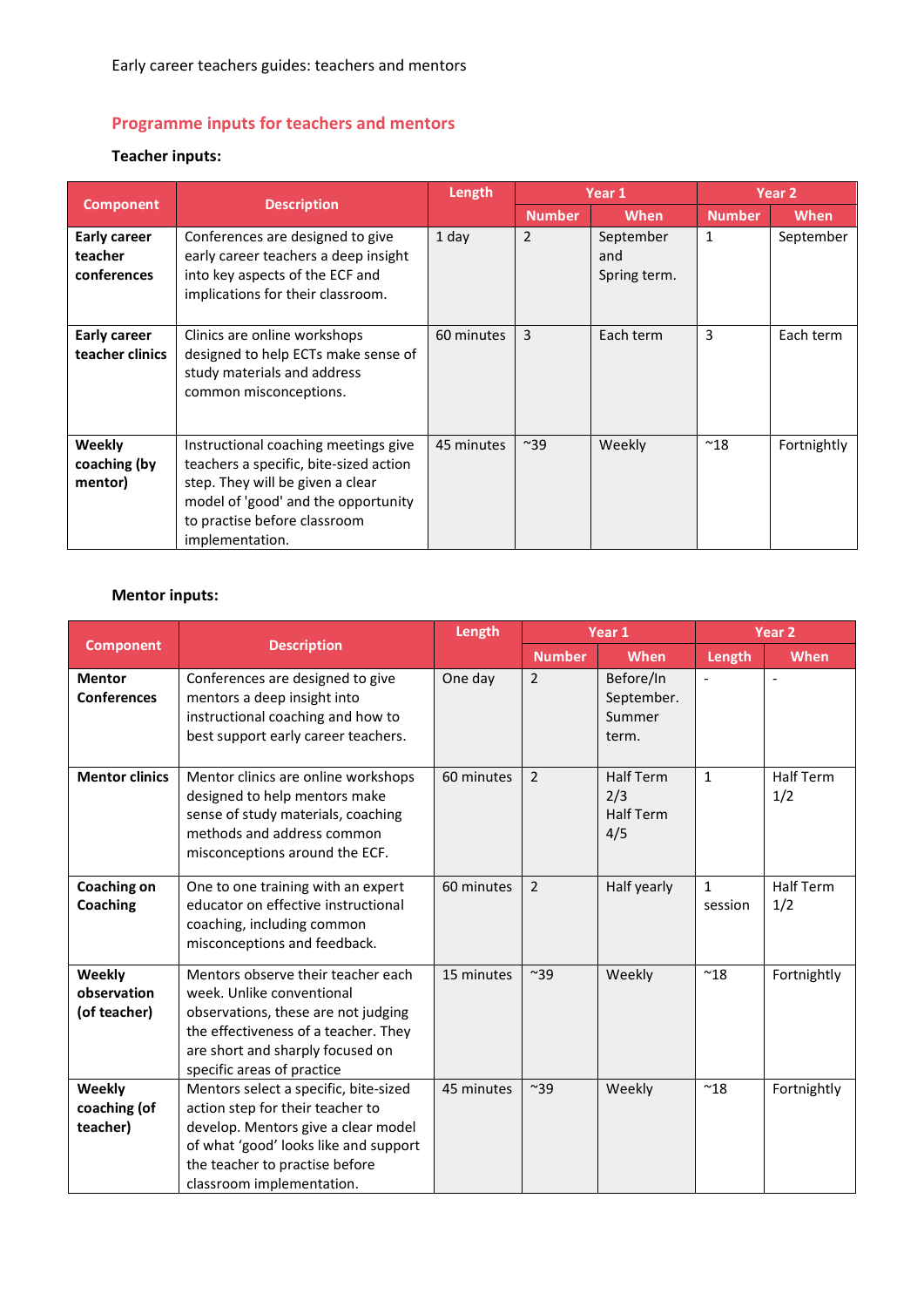# <span id="page-7-0"></span>**Programme principles**

Ambition Institute's Early Career Teachers programme draws on the best available evidence, alongside the ECF, to help craft a set of experiences that will help early career teachers keep getting better during this critical period. Key features of the programme include:

## > **Regular, bite-sized learning:**

Evidence from the science of learning suggests that we can only focus on a few things at once and that we tend to forget a lot of what we learn, especially when it is organised into one big block (Sweller, 2016). There is more chance of making progress when our learning is spread out and part of a regular, frequent routine.

## > **Examples of classroom practice:**

Understanding the theory is important but it's also critical that as a teacher or mentor, you get to see what this looks like in practice (Rosenshine, 2012; Sweller, van Merrienboer & Paas, 1998). Our materials include videos of aspects of the framework, demonstrated by teachers in a variety of classroom settings.

## > **Practice makes permanent:**

If we are to change the outcomes and life chances of our pupils, we must change how we teach. Sustained changes in teaching generally occur only if we keep practising those changes (Deans for Impact, 2016). This programme puts deliberate practice at the heart of teacher learning.

## > **Familiar routines:**

The life of a new teacher is full on. To ensure this programme doesn't add unnecessary complexity, we have designed it around a set of simple, repeating professional development patterns. This means everyone can spend less time thinking about the process and more time thinking about great teaching.

To make the most of this programme we recommend you:

## > **Tailor it to your needs**:

We have designed a comprehensive programme that is able to flex a lot without compromising quality. If teachers consistently study and get coached on powerful ideas, improvement will follow. How they apply that knowledge matters much less.

## > **Trust the design:**

The order in which we encounter new material is important and sequencing a programme of study is a complex task. Our design experts have sequenced content on the programme to make sure teachers are introduced to the right ideas at the best times and revisit them lots to ensure they take hold (Dunlosky et al., 2013).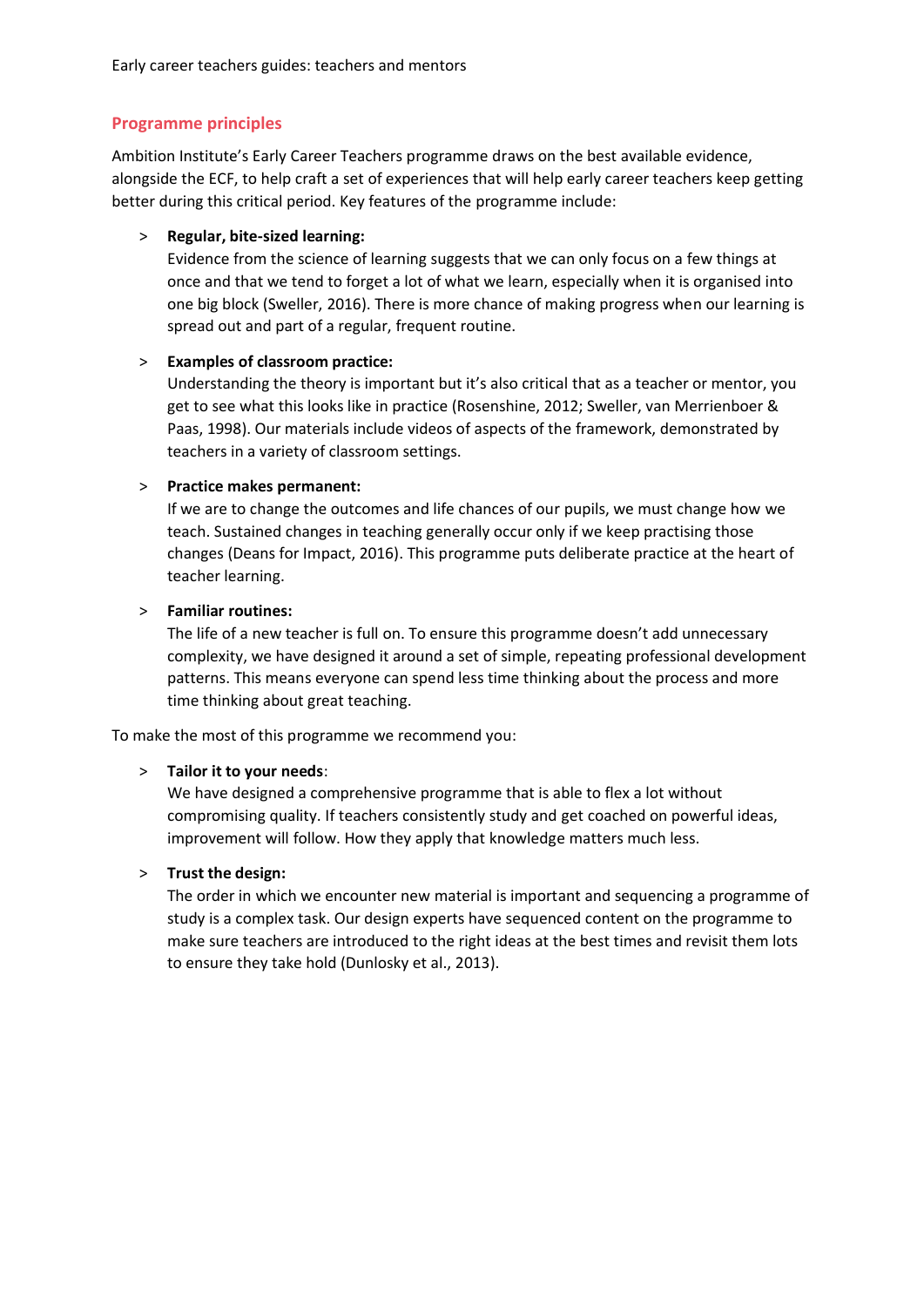# <span id="page-8-0"></span>**Instructional coaching**

#### <span id="page-8-1"></span>**What is instructional coaching?**

Instructional coaching is the tool used by mentors to help improve the practice of early career teachers. It is underpinned by a robust evidence base and has been shown to reliably improve teaching and pupil outcomes (Kraft et al, 2018; Sims, 2019).

In its simplest form, instructional coaching provides teachers with frequent, one-to-one feedback, along with the opportunity to 'practise' regularly in a low-stakes environment (i.e. not 'live' in front of pupils).

Mentors use action steps as a focus for early career teachers to practise and provide a framework for feedback during weekly one-to-one meetings. Getting better at teaching is hard – focusing on one small change at a time is the best way to achieve impactful and lasting change.

## <span id="page-8-2"></span>**What does effective instructional coaching look like?**

- > **Focusing on a bite-sized area for improvement:** Mentors set teachers a weekly action step that focuses on a single improvement action that they can manageably embed into their teaching.
- > **Include a clear model of better:** Mentors show a model example of how to do the action step. This helps teachers see clearly what their teaching should look like in practice or how they should be thinking when they are planning.
- > **Use deliberate practice:** Instructional coaching sessions provide teachers with the opportunity to practice, before taking this 'live' to their classroom. The mentor can use this to provide feedback and repeat the practice again to establish fluency.
- > **Creates space for professional dialogue:** Supporting teachers to analyse and reflect upon the model, how this differs from their current practice, the impact this will have on their practice and pupils, and how it links to the wider principles in the module.

## <span id="page-8-3"></span>**Instructional coaching case study**

Kathryn Darwin, Lead Teacher and self-proclaimed "massive teaching and learning geek" at Delta Manor Croft Academy, was a mentor on Ambition's early roll-out of Early Career Teachers.

Click here for an interview with Kathryn [about the benefits of an instructional coaching approach](https://www.ambition.org.uk/blog/instructional-coaching-is-the-new-mentoring-with-the-early-career-framework/)  [using granular, evidence-based insights.](https://www.ambition.org.uk/blog/instructional-coaching-is-the-new-mentoring-with-the-early-career-framework/)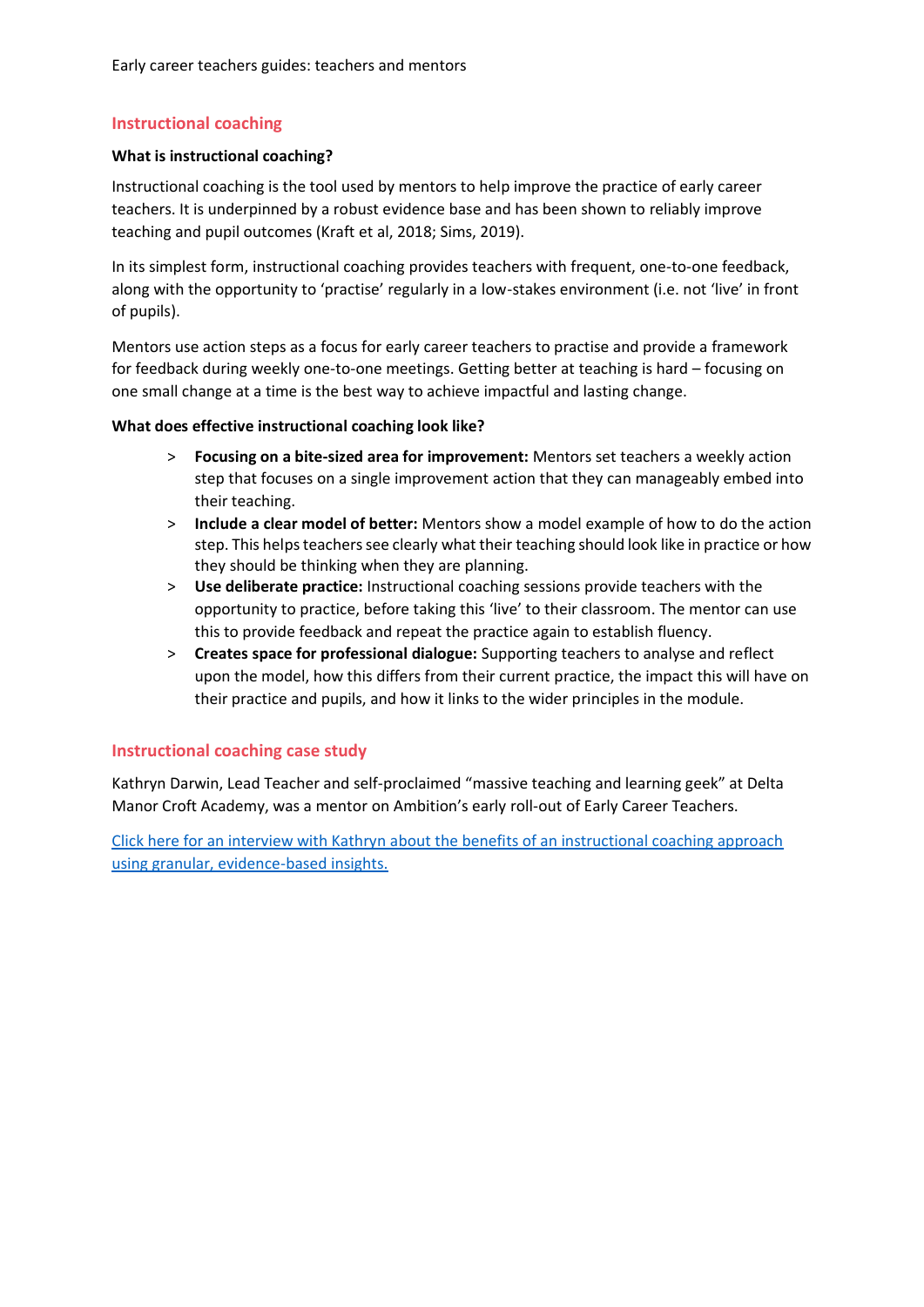#### <span id="page-9-0"></span>**Programme structure and design**

#### <span id="page-9-1"></span>**Your weekly coaching structure**

Here is how the study and coaching work together during a typical week on the programme:

Over the course of a week



The Early Career Framework includes a substantial amount of content. The Early Career Teacher programme has been designed to make this content manageable, and to support teachers to embed what they have learned into their classroom practice.

#### <span id="page-9-2"></span>**Strands**

- > The programme is composed of three **strands**.
- > A strand is the sequenced content that an early career teacher will work through with their mentor over the term.
- > Each strand has a core focus: *mainly* **Behaviour**, **Instruction**, or **Subject**.
- > Each strand includes relevant aspects of other strands as well as important ideas and practice about teacher self-regulation.

#### <span id="page-9-3"></span>**Modules**

Each strand is divided into modules (accessed weekly in year 1, fortnightly in year 2). These modules revisit key concepts repeatedly. Each module is comprised of:

- > An **evidence summary** which provides early career teachers and mentors with a concise overview of the research relating to the module.
- > A **quiz** and **reflection** which enables teachers to consider the evidence in light of their knowledge and experiences.
- > A **video** which shows what the key concepts look like in practice.
- > Weekly **instructional coaching** which draws on this material and tailors the weekly focus to the specific context and needs of the early career teachers.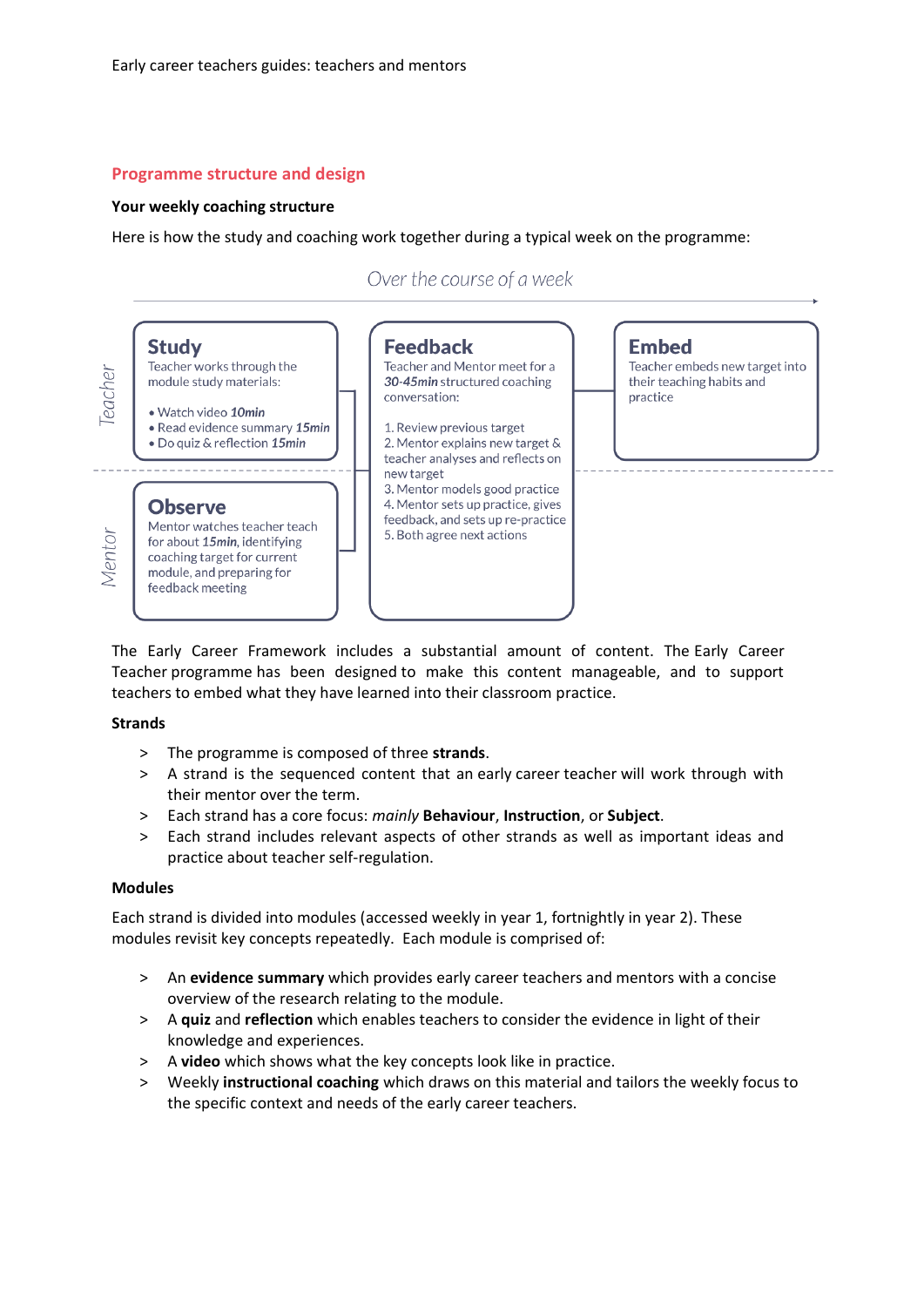Only when combined do these pieces cover all the module outcomes. For the most part, the 'learn that' statements are covered in the evidence summaries and the 'learn how to' statements are covered in the videos and coaching sessions.

#### <span id="page-10-0"></span>**Year 2**

The ECF entitles early career teachers to two years of training and support. Year 2 of the early career teachers programme has been designed to enable teachers to take increased responsibility for their professional development and so provides a less frequent and more flexible curriculum.

- > It is suggested that in total early career teacher study time during the year takes approximately five hours. This can be distributed according to teacher need and should be agreed with mentors.
- > Coaching should follow a fortnightly rhythm.
- > It is recommended that both study and coaching follow the strand pattern of year 1: Behaviour in the autumn term, Instruction in the spring term, and Subject in the summer term.
- > Study for each strand entails either (A) picking up unfinished modules from the strand from year 1, and/or (B) revisiting specific modules from year 1 based on teacher need.
- > Further reading that was not explored during year 1 can also be an effective way of building on learning in year 2.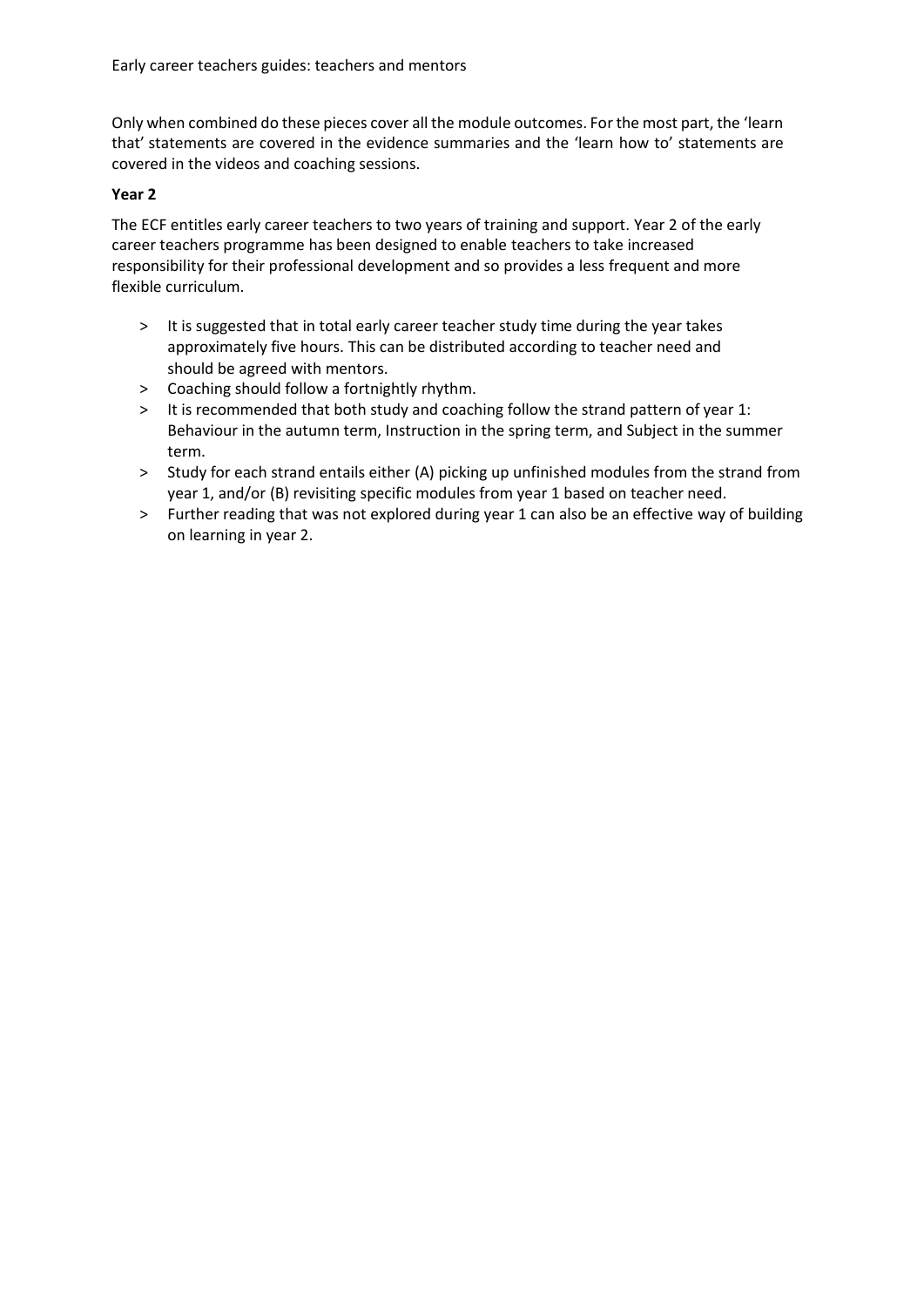# <span id="page-11-0"></span>**Online platforms**

Our online platforms provide a rich learning environment for early career teachers and mentors.

They represent our commitment to providing you with the tools and structure to help you engage with the programme most simply and effectively.

#### <span id="page-11-1"></span>**What is My Ambition?**

My Ambition is a members-only portal on Ambition Institute's website. It's the gateway for you to check details of events and access Steplab. It is where you can:

- > Complete your onboarding forms
- > View your event details for clinics and conferences
- > Access Steplab to engage with self-study materials and instructional coaching
- > Book coaching on coaching sessions *(mentors only)*

#### <span id="page-11-2"></span>**How to create your My Ambition account and complete your onboarding form**

[View our guide on creating your My Ambition account and completing your onboarding form here.](#page-15-1)

#### **How to access My Ambition:**

[You can log into My Ambition with the details you have created here.](https://www.my.ambition.org.uk/s/login/?ec=302&startURL=%2Fs%2F)

#### <span id="page-11-3"></span>**Steplab**

Steplab is our online professional learning and coaching platform, designed specifically to help improve teaching by drawing on the best available evidence about how teachers learn. Steplab houses all the online content for early career teachers and mentors. It also provides a tool through which instructional coaching can effectively take place.

#### **How does Steplab support early career teachers?**

- > Steplab gives early career teachers access to all the resources they need to improve practice.
- > It provides evidence-informed content in bite-sized weekly modules.
- > Teachers will also receive personalised action steps set by their mentor. These form the focus of instructional coaching, helping them develop expertise, build effective teaching habits and keep getting better.

#### **How does Steplab support mentors?**

- > Steplab provides mentors with the tools they need to successfully support early career teachers with their development.
- > Through Steplab, mentors will be able to complete coaching observations, set action steps and plan and deliver instructional coaching sessions.
- > They will also be able to access the programme self-study materials.

#### <span id="page-11-4"></span>**Support with Steplab**

Both teachers and mentors will be able to access Steplab when they have completed their onboarding form on My Ambition. At the start of the academic year we will give participants:

- > A tour of the key functions
- > Access to the Steplab Knowledge Base: this section includes instructional videos on how to best use the platform, an FAQ document and details of the latest updates we have made.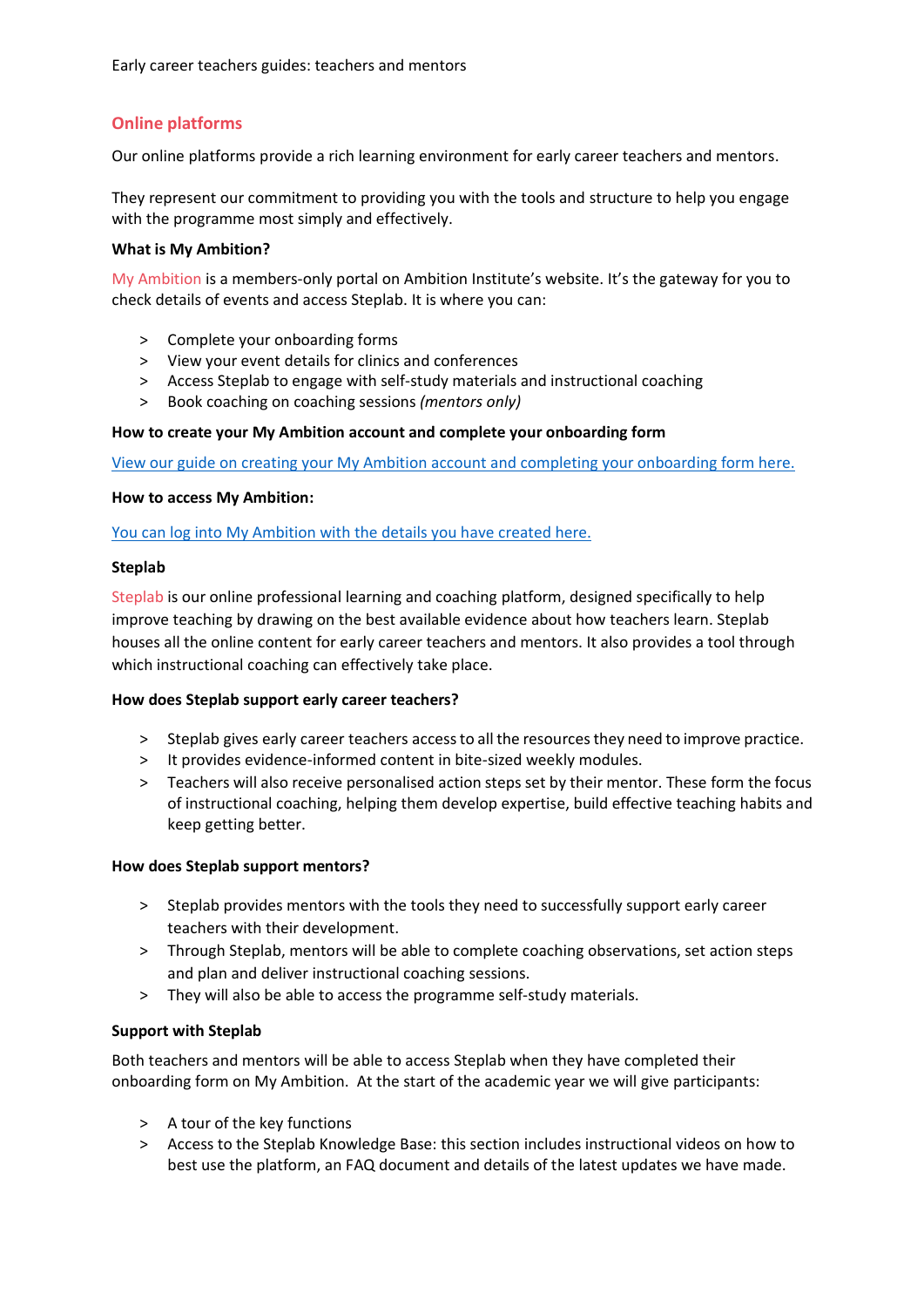## <span id="page-12-0"></span>**How to get support on the programme:**

#### <span id="page-12-1"></span>**For teachers:**

- > Your first contact should be your mentor.
- > You will form a close working relationship with your mentor through the programme.
- > They will be the most immersed in the practical details of your content on the programme as you work through it together.
- > They may encourage you to contact Ambition Institute's team via [ectsupport@ambition.org.uk](mailto:ectsupport@ambition.org.uk) (if it is a question about technical details, like accessing Steplab) or someone from your delivery partner who is facilitating and delivering your events.

#### <span id="page-12-2"></span>**For mentors:**

- > Your first contact should be your induction coordinator.
- > Each school will have an induction coordinator.
- > This is likely to be a senior leader in school.
- > They are responsible for leading and overseeing the programme in your school.
- > If your teacher comes to you with a question you can't answer or you have questions yourself – you should go to your induction coordinator.
- > They may encourage you to contact Ambition Institute's team via ectsupport@ambition.org.uk (if it is a question about technical details, like accessing Steplab) or someone from your delivery partner who is facilitating and delivering your events.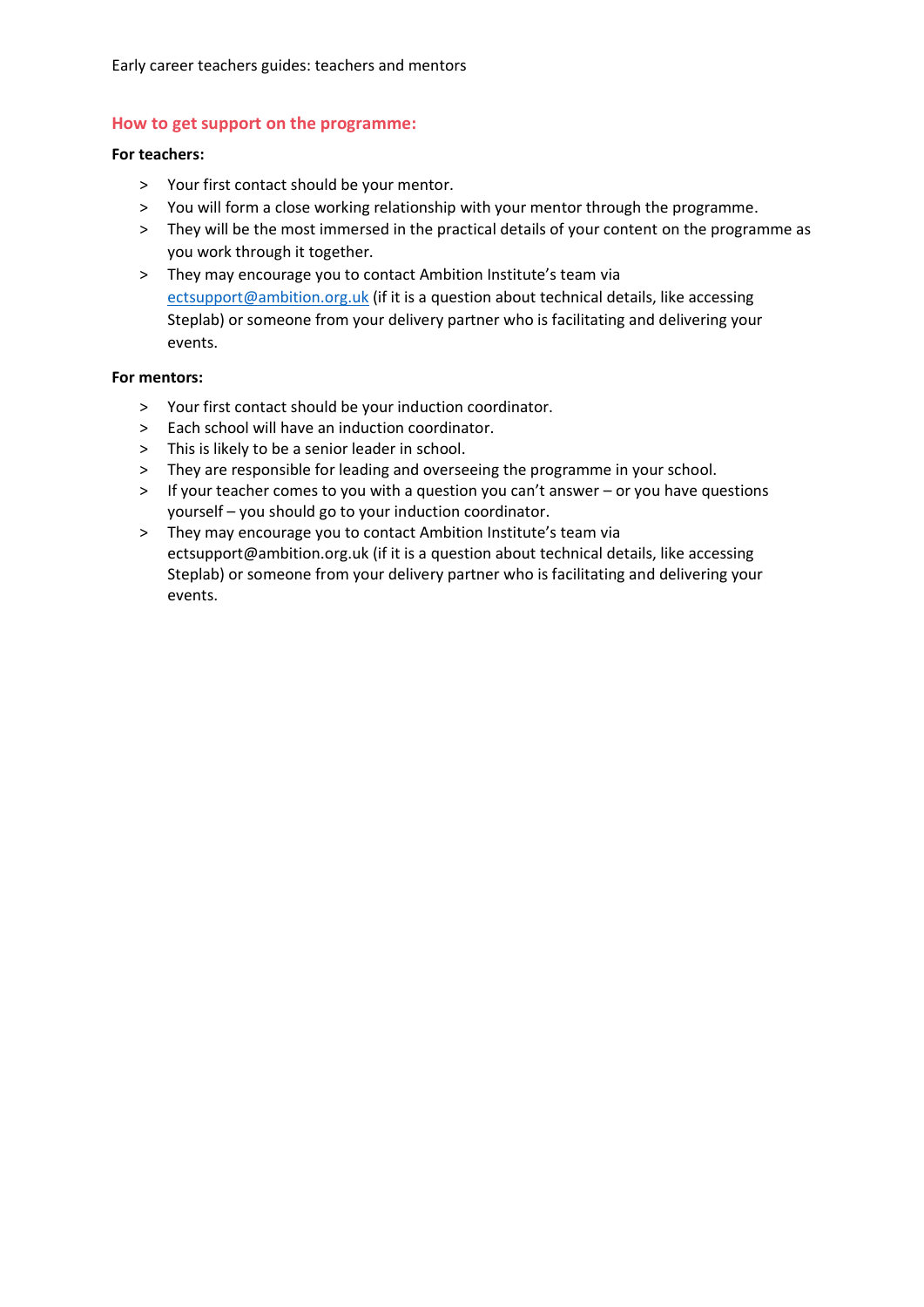# <span id="page-13-0"></span>**FAQ**

# <span id="page-13-1"></span>**Onboarding**

Q) What do I do if I can't remember my password for My Ambition?

A) You can reset your My Ambition password from the My Ambition login page which can be accessed [here.](https://www.my.ambition.org.uk/s/login/?ec=302&startURL=%2Fs%2F) You need to use the Google Chrome browser to do this.

- > Click the 'Forgot your password?' button.
- > Enter your Username (this is usually your work email) and select 'Send Password Reset Email'. This will send you a link to reset your password.
- > If you cannot see this email, it may be in your junk folder.

Q) My onboarding form on My Ambition isn't loading

A) The onboarding form on My Ambition can take up to 2 minutes to load because of the large number of participants in this year's Early Career Teachers programme. If you can see the tab called 'My Onboarding Form' when you are logged in to My Ambition then this means you do have access to the form – so please wait for it to load.

## Q) Why can't I submit my onboarding form?

There are two reasons you might not be able to submit your onboarding form:

- > **You might not have completed all the required fields:** in order to submit your form, all the required fields (marked with a red line) must be filled.
- > **You might not have read and confirmed the Terms and Conditions:** Please make sure you read the terms and conditions then tick the box to confirm you have done so.

## Q) Can I update my details on the onboarding form?

A) Yes, you can make changes to the onboarding form:

- 1. Log into My Ambition.
- 2. When you have logged in, click onto the tab 'My Onboarding Forms'
- 3. Edit any details you want to change.
- 4. When you have finished updating details, click 'Update Information' at the bottom of the page to save your changes.

#### Q) When I have onboarded, can I start the programme content before September?

A) **Mentors:** After completing onboarding you will be given access a Steplab course to complete before your induction conference (*pre-conference orientation*)

**Teachers:** After completing onboarding, you will be given access to a Steplab course called *teacher orientation* which introduces you to the programme. Your school will advise you on how and when to complete this course – it is three hours in total, but can be completed in multiple chunks.

After your first conference, content will be released weekly to teachers and mentors. Your school's induction coordinator will decide when to release the first module.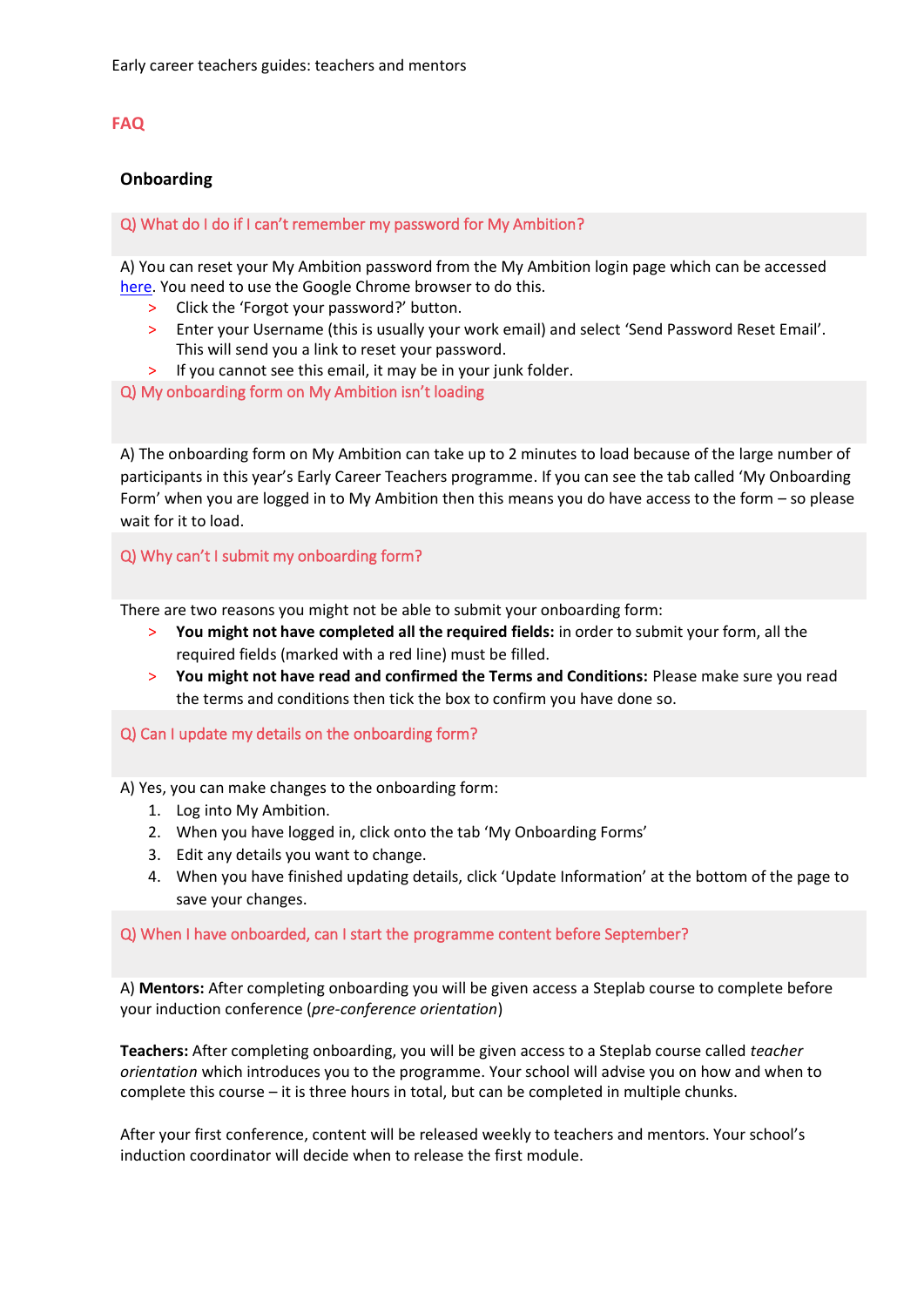#### Q) When will onboarding induction sessions for mentors be?

A) The date of your induction conference depends on the group (delivery partner) your school are working with. Different delivery partners in different regions will have conferences on different dates. Conferences will **either** be before the summer holiday (May-July) or before the end of September.

When your dates have been confirmed you will receive information by email – so keep an eye on your account. You also should be able to check your event dates on your My Ambition account when they have been agreed (under the 'events' tab).

#### <span id="page-14-0"></span>**Catching up and missed sessions**

#### **Q) How do I catch up on any elements of the programme that I miss?**

A) The content on your programme will all be available on-demand. That means if you miss any content, you can go back to complete it later. However, we recommend completing it in order as much as possible – and trying to engage weekly, rather than giving yourself lots to do in one go.

If you miss events, we will provide catch up options (slides from the event, materials, or a recording where possible). The events are designed to be interactive and discussion based, however, so you will get a lot more out of events by attending them 'live' with your peers where possible.

#### Q) If a new teacher starts later than September, and therefore their mentor has missed the mentor induction conference, is there catch up available?

A) If a mentor doesn't attend their induction conference for any reason then they will receive the 'catch up' version of your induction conference, with materials provided on demand on Steplab.

Don't worry if this means you are slightly behind on the modules of strand 1. You will be able to cover any missed modules in the second year of the programme!

#### <span id="page-14-1"></span>**The role of the mentor**

**Q) Apart from the mentor induction conference is there anything else mentors need to do over the summer?** 

Although most of your training will take part in your induction conference, there are two 'orientation' courses on Steplab to help introduce you to the Early Career Framework and your role as a mentor.

These are the 'pre-conference orientation' and 'post-conference orientation' - as you would expect, these are to be completed before and after your induction conference respectively!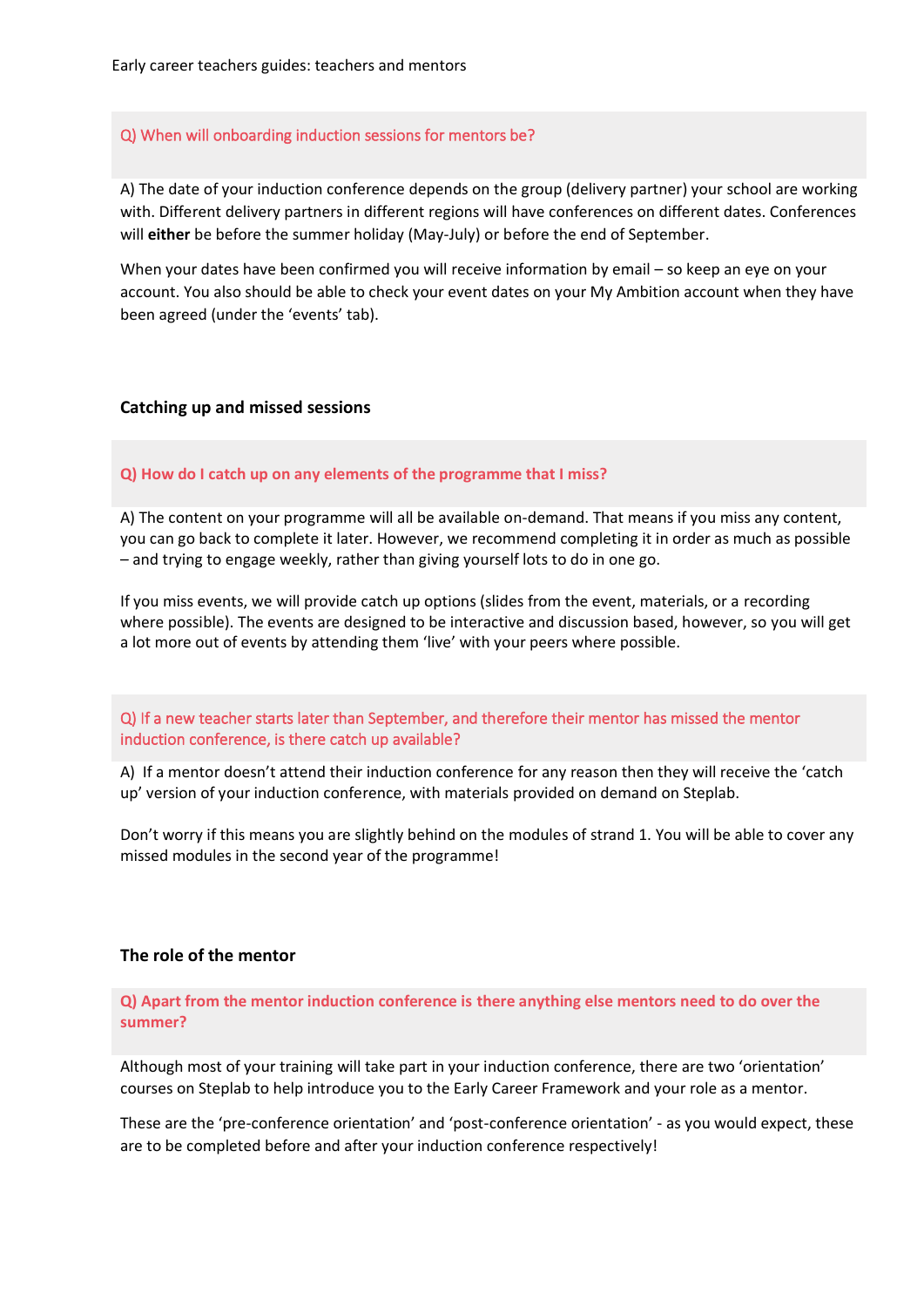**Q) Will the same mentors be enrolled on the programme for future cohorts of the Early Career Teachers programme?**

This is a decision for your school. Your school's induction coordinator will choose mentors to work on the programme for each cohort.

We hope that mentors will continue to work on the programme for a number of years, building their experience and supporting early career teachers in these exciting changes.

#### **Q) Can I be a mentor to more than one ECT?**

- > We recommend each mentor working with one teacher so you can give them lots of dedicated time and support.
- > We know this isn't always possible so you can work with multiple teachers if you feel confident you will have enough time to commit to coaching them effectively each week.
- > If you mentor multiple teachers, you will only be counted once for payment and recruitment number purposes.

**Q) Do you have any advice for how mentors can manage the time commitment required in smaller schools (e.g. small rural schools or 1FE primaries)?** 

- > It's really important that teachers are observed for 15 minutes each week this is crucial to give them the small, manageable steps they need to improve.
- > We know this time commitment for mentoring can be tricky with a smaller number of staff.
- > Some schools have used video capture to help support teachers to fit mentoring around their existing timetable commitments.
- <span id="page-15-1"></span>> [You can read more about remote coaching using video in the appendix.](#page-21-0)

#### <span id="page-15-0"></span>**Content**

#### **Q) Does the action step I set my have to match the module a teacher has most recently completed?**

If you feel that your teacher would benefit from repeating an action step or being set an action step from a previous module the programme is designed to support this.

The work in each module builds on the content in the previous module. All action steps should be based on modules available to teachers on Steplab.

#### **Q) Can my school choose the order of the modules we complete?**

As the modules build in complexity and difficulty week on week, it is important that you complete them in order. The order of the three termly strands is decided by your school's delivery partner.

**Q) What can I do if I don't manage to complete feedback in the same week as the action step?**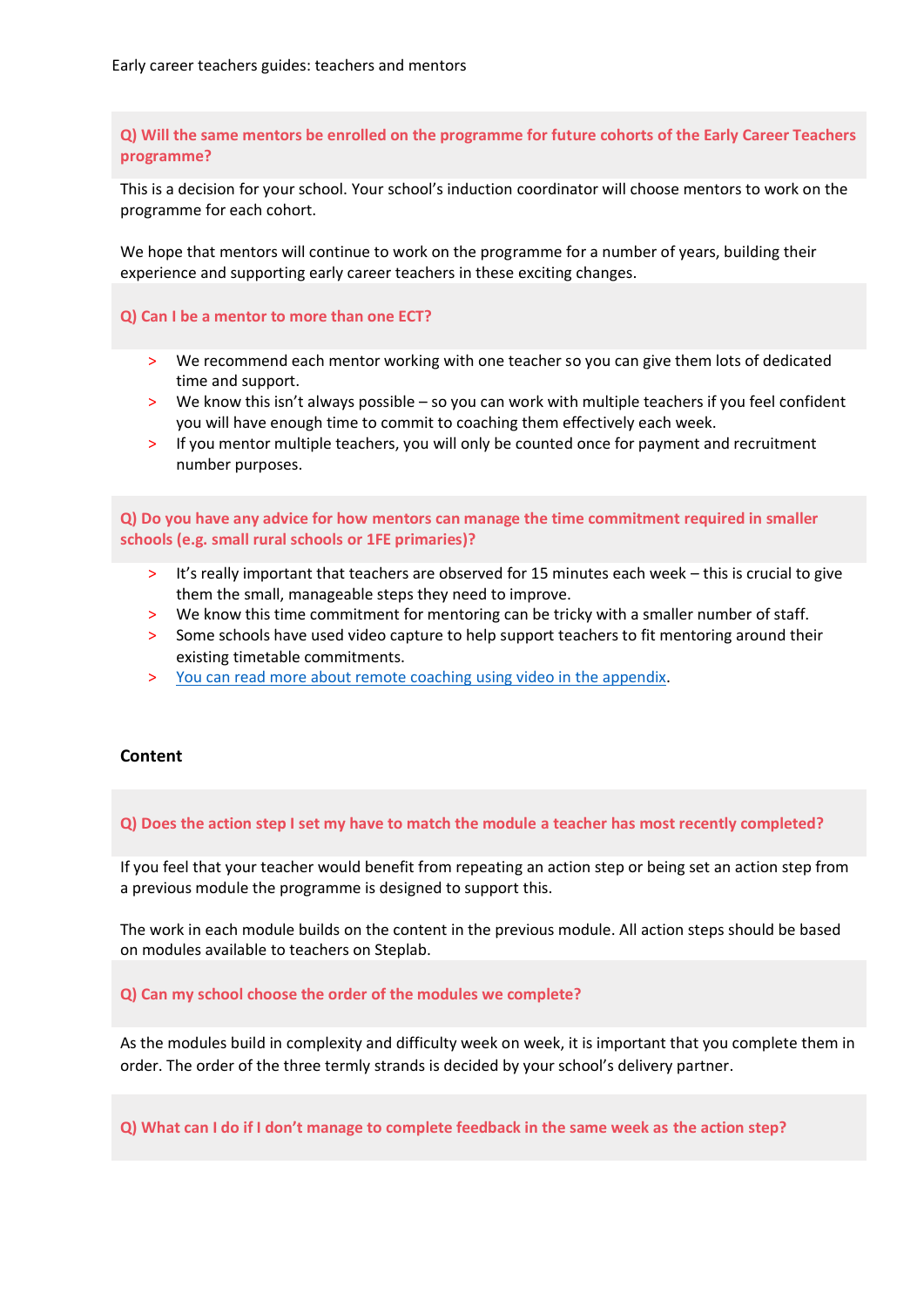A) We understand that teachers have very busy lives, and sometimes you might not be able to complete all Steplab actions and activities in the same week.

We have improved Steplab so that mentors can now submit feedback for previous action steps later if you don't manage to do so during the week. Further guidance on using Steplab will be given in September.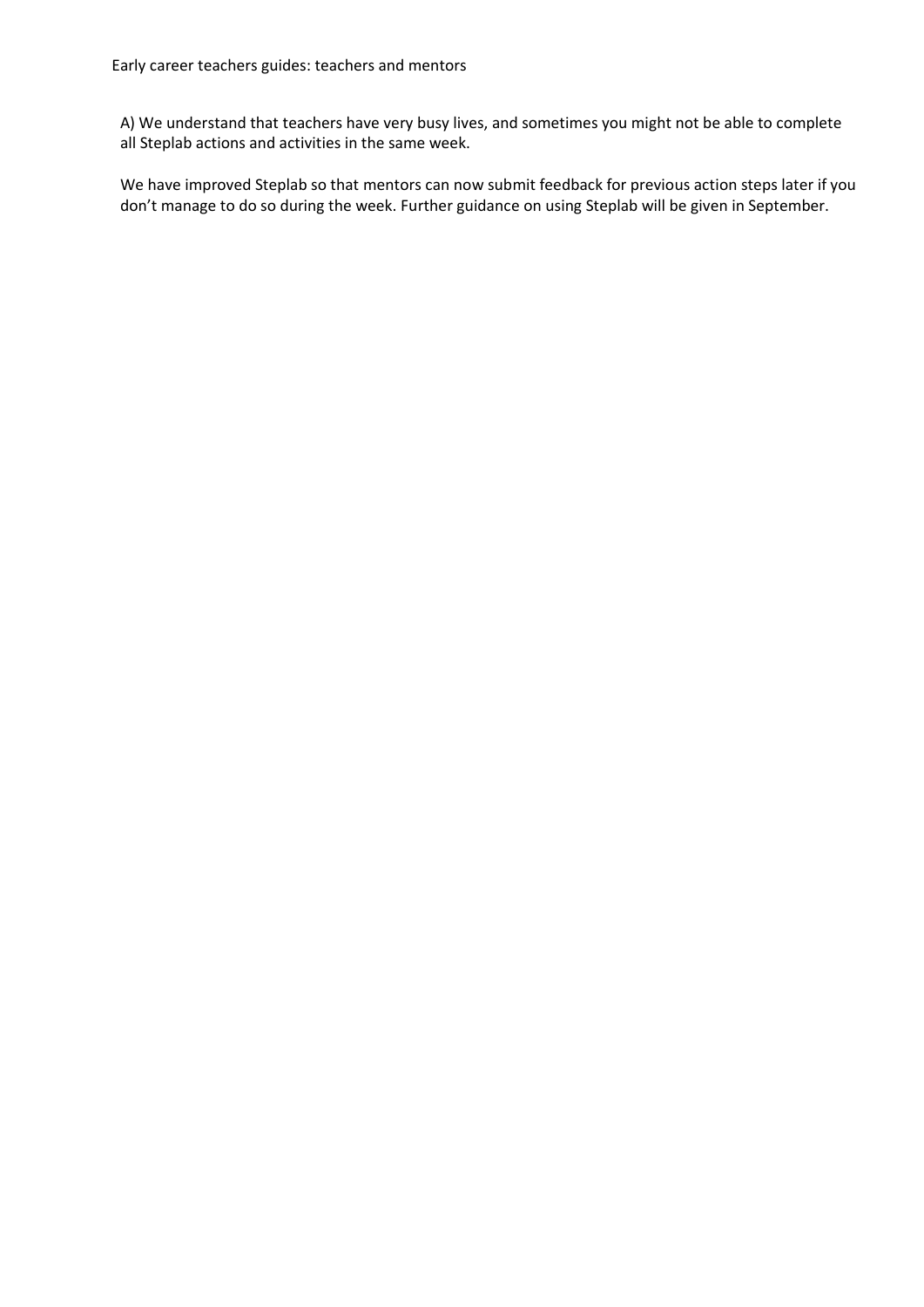# <span id="page-17-0"></span>**Appendix 1: The role of a mentor**

As a mentor, you are responsible for coaching your early career teacher(s). This role involves guiding your teacher(s) through the programme with weekly observations and instructional coaching sessions. Your role is vital to help teachers make the best possible start to their careers and apply their learning in your school's unique context. We will support you to do this, while also providing professional development opportunities that ensure you can benefit from the programme too.

## **Profile**

- > Three or more years of teaching experience
- > Interested in continuous professional development, and has the capacity to engage with each element of the programme
- > Able to act as the point of contact for any concerns or queries your teacher has on the programme
- > Specialist in same subject/phase as your teacher(s), so you can help them contextualise their learning

## **Aims of the mentor**

- > Engage with the programme content to support your teacher's development
- > Carry out weekly observation and instructional coaching sessions to support your teacher's progress
- > Hold your teacher to account for engaging with the programme (taking part in their selfstudy and events)
- > Attend our events for mentors to further develop your instructional coaching practice

#### **Our offer to you:**

- > **Supportive structure for your coaching sessions:** We will provide you with tools and resources to make your coaching simple and effective
- > **Engage with the evidence and refresh your knowledge:** Steplab, our online coaching and learning platform gives you access to the latest research and thinking.
- > **Mentor conferences:** Hear from inspiring educators and build your support group of regional peers
- > **Mentor clinics:** to develop your knowledge and skills
- > **'Coaching on coaching' sessions with an expert coach:** develop your instructional coaching practice.

#### **Responsibilities of the mentor:**

| <b>Weekly</b> |                                                                                                        | <b>Bi-Annually</b> |                                                                                                                  |
|---------------|--------------------------------------------------------------------------------------------------------|--------------------|------------------------------------------------------------------------------------------------------------------|
| ⋗             | Complete a weekly targeted<br>observation with your teacher (10-15<br>minutes per week)                | >                  | Attend mentor clinics and coaching on<br>coaching sessions to continue to<br>develop your instructional coaching |
| $\geq$        | During the observation, use Steplab to<br>record your notes and set an action<br>step for your teacher | >                  | Work through each termly strand on<br>Steplab with your teacher                                                  |
| $\geq$        | Run an instructional coaching session<br>with your teacher (Approximately 45<br>minutes per week)      |                    |                                                                                                                  |
| >             | Adapt Ambition Institute's resources to<br>your context                                                |                    |                                                                                                                  |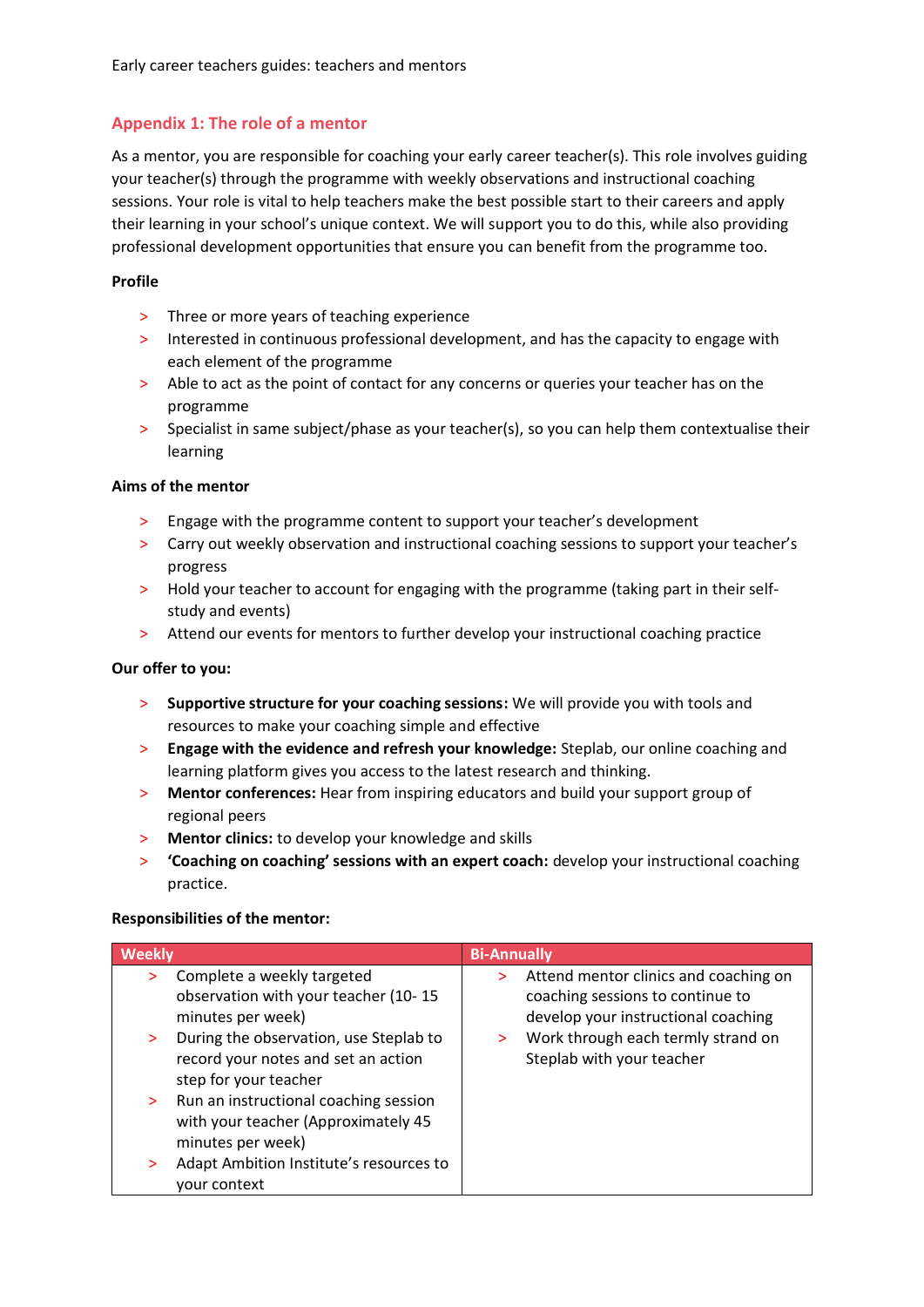# <span id="page-18-0"></span>**Appendix 2: How to create your My Ambition account and complete your onboarding form**

My Ambition is our online, members-only area. It's your gateway to access Steplab (our exclusive online coaching and learning platform) and view details of your events.

#### **1. Creating your My Ambition account**



- 1. Go to My Ambition at: www.my.ambition.org.uk 2. Click 'NEW USER – CREATE
- YOUR ACCOUNT'

- 3. Enter your information
- 4. It's really important you enter it exactly as it was given to us – which is in the email this document is attached to.
- 5. When asked 'Which programme do you want to apply for?' please ensure you select **'Early Career Teacher**'.
- 6. Create a strong password.
- 7. Click 'Register'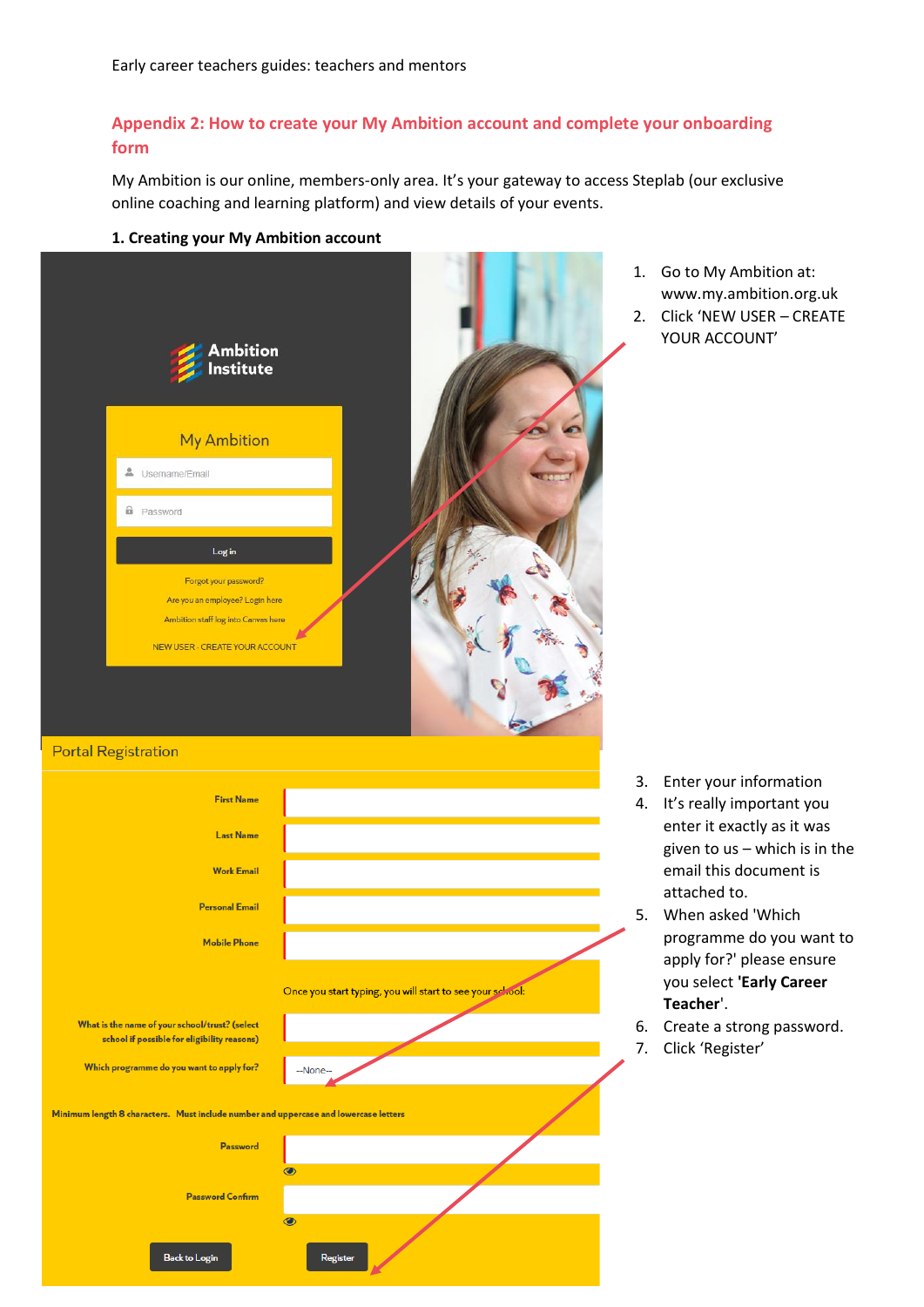## **2. Completing your onboarding form.**

Completing your onboarding form allows us to create your profile for Steplab, and give you the best possible experience on the programme – meeting your needs at all stages.

| Ambition<br>Institute                                                                                                                                                           | My Ambition <b>A</b>                                                                                                                                                                                                                                        |                          | 1.<br>2. | Log in to My Ambition<br>Click the tab 'My Onboarding                        |
|---------------------------------------------------------------------------------------------------------------------------------------------------------------------------------|-------------------------------------------------------------------------------------------------------------------------------------------------------------------------------------------------------------------------------------------------------------|--------------------------|----------|------------------------------------------------------------------------------|
|                                                                                                                                                                                 | Home Events My Application My Onboarding Forms                                                                                                                                                                                                              |                          |          | Forms' on your My Ambition                                                   |
| My Onboarding Form(s)                                                                                                                                                           |                                                                                                                                                                                                                                                             |                          |          | homepage<br>3. You should see an application                                 |
|                                                                                                                                                                                 | Please select the application for the programme you wish to complete an on-boarding form for.                                                                                                                                                               |                          |          | listed for the programme Early                                               |
|                                                                                                                                                                                 | If you have any question, please get in contact with us at applications@ambition.org.uk.                                                                                                                                                                    |                          |          | <b>Career Teachers</b>                                                       |
| <b>ERX APPLICATION ID</b>                                                                                                                                                       | <b>PROGRAMME NAME</b><br><b>COHODT NAME</b>                                                                                                                                                                                                                 | <b>ADMISSIONS STATUS</b> | 4.       | Click on the blue application                                                |
| App ID-15035 (Active)                                                                                                                                                           | <b>Early Career Teacher</b><br>Fern DP ECF                                                                                                                                                                                                                  | Participant              |          | ID number.                                                                   |
|                                                                                                                                                                                 | Please note - My Ambition can take up to one minute to load on some browsers                                                                                                                                                                                |                          |          | Top tip: You sometimes need to                                               |
|                                                                                                                                                                                 | @ 2021 Ambition Institute<br><b>Privacy and Cookie Policy</b><br><b>Terms and Conditions</b>                                                                                                                                                                |                          |          | log out of My Ambition and back                                              |
|                                                                                                                                                                                 | Ambition Institute is a registered charity (1146924) and company limited by guarantee (07984030) in England and Wales.<br>Registered office: The Yellow Building, 1, Nicholas Road, London, W11 4AN                                                         |                          |          | in to see this tab                                                           |
| <b>Monitoring Information</b>                                                                                                                                                   |                                                                                                                                                                                                                                                             |                          |          |                                                                              |
| look after your data but if you have any further questions, please email ECTregistration@ambition.org.uk                                                                        | While you're not obliged to disclose this data, doing so will support us in ensuring that our programmes are reaching a diverse range of educators. Our privacy policy outlines how we will                                                                 |                          | 5.       | This will take you to the<br>onboarding form                                 |
| <b>Birthdate</b>                                                                                                                                                                | DD/MM/YYYY                                                                                                                                                                                                                                                  |                          | 6.       | Complete the form                                                            |
| Gende                                                                                                                                                                           | -None-                                                                                                                                                                                                                                                      |                          | 7.       | All the questions marked with                                                |
| Do you Identify as transgender?                                                                                                                                                 | None-                                                                                                                                                                                                                                                       |                          |          | a red line must be answered.                                                 |
| What Is your sexuality?                                                                                                                                                         | -None--                                                                                                                                                                                                                                                     |                          |          | 8. Make sure you read and                                                    |
| Do you have an Impairment or disability?                                                                                                                                        | -None--                                                                                                                                                                                                                                                     |                          |          | accept the terms and<br>conditions.                                          |
| <b>Ethnicit</b>                                                                                                                                                                 | -None--                                                                                                                                                                                                                                                     | Ÿ                        |          |                                                                              |
|                                                                                                                                                                                 | We would also like to pass your details onto the Department for Education (DfE) so that they can contact you with details of other<br>services that they provide. Do you consent to us sharing your contact details with DfE for the purposes of marketing? |                          |          |                                                                              |
| When you have completed your programme:                                                                                                                                         |                                                                                                                                                                                                                                                             |                          |          |                                                                              |
| <b>Consent - DFE Contact</b>                                                                                                                                                    | When you have completed your programme:<br>-None-                                                                                                                                                                                                           |                          |          |                                                                              |
| <b>Consent - Other Opportunities/Research</b>                                                                                                                                   | --None-                                                                                                                                                                                                                                                     |                          |          |                                                                              |
|                                                                                                                                                                                 |                                                                                                                                                                                                                                                             |                          |          |                                                                              |
| Please read through the the document provided and confirm you under tand and agree to the terms and conditions.<br>I confirm I understand and agree to the terms and conditions | Ю                                                                                                                                                                                                                                                           |                          |          | 9. Click 'Submit Onboarding' at                                              |
|                                                                                                                                                                                 |                                                                                                                                                                                                                                                             |                          |          | the bottom of the form when                                                  |
|                                                                                                                                                                                 |                                                                                                                                                                                                                                                             |                          |          | you have finished.                                                           |
|                                                                                                                                                                                 | <b>Submit Onboarding</b>                                                                                                                                                                                                                                    |                          |          |                                                                              |
|                                                                                                                                                                                 |                                                                                                                                                                                                                                                             |                          |          | Why are we asking this? Some<br>questions might not feel relevant to         |
|                                                                                                                                                                                 |                                                                                                                                                                                                                                                             |                          |          | your role, like your ethnicity or                                            |
|                                                                                                                                                                                 | Please note - My Ambition can take up to one minute to load on some browsers.                                                                                                                                                                               |                          |          | sexuality. As a charity, we have to ask                                      |
|                                                                                                                                                                                 | © 2021 Ambition Institute<br><b>Privacy and Cookie Policy</b>                                                                                                                                                                                               |                          |          | these questions. They help us make                                           |
|                                                                                                                                                                                 | <b>Terms and Conditions</b>                                                                                                                                                                                                                                 |                          |          | sure we're supporting teachers from                                          |
|                                                                                                                                                                                 | Ambition Institute is a registered charity (1146924) and company limited by guarantee (07984030) in England and Wales.                                                                                                                                      |                          |          | all backgrounds. This info is never<br>shared. It's used anonymously, to get |
|                                                                                                                                                                                 | Registered office: The Yellow Building, 1, Nicholas Road, London, W11 4AN                                                                                                                                                                                   |                          |          | a picture of who we're working with.                                         |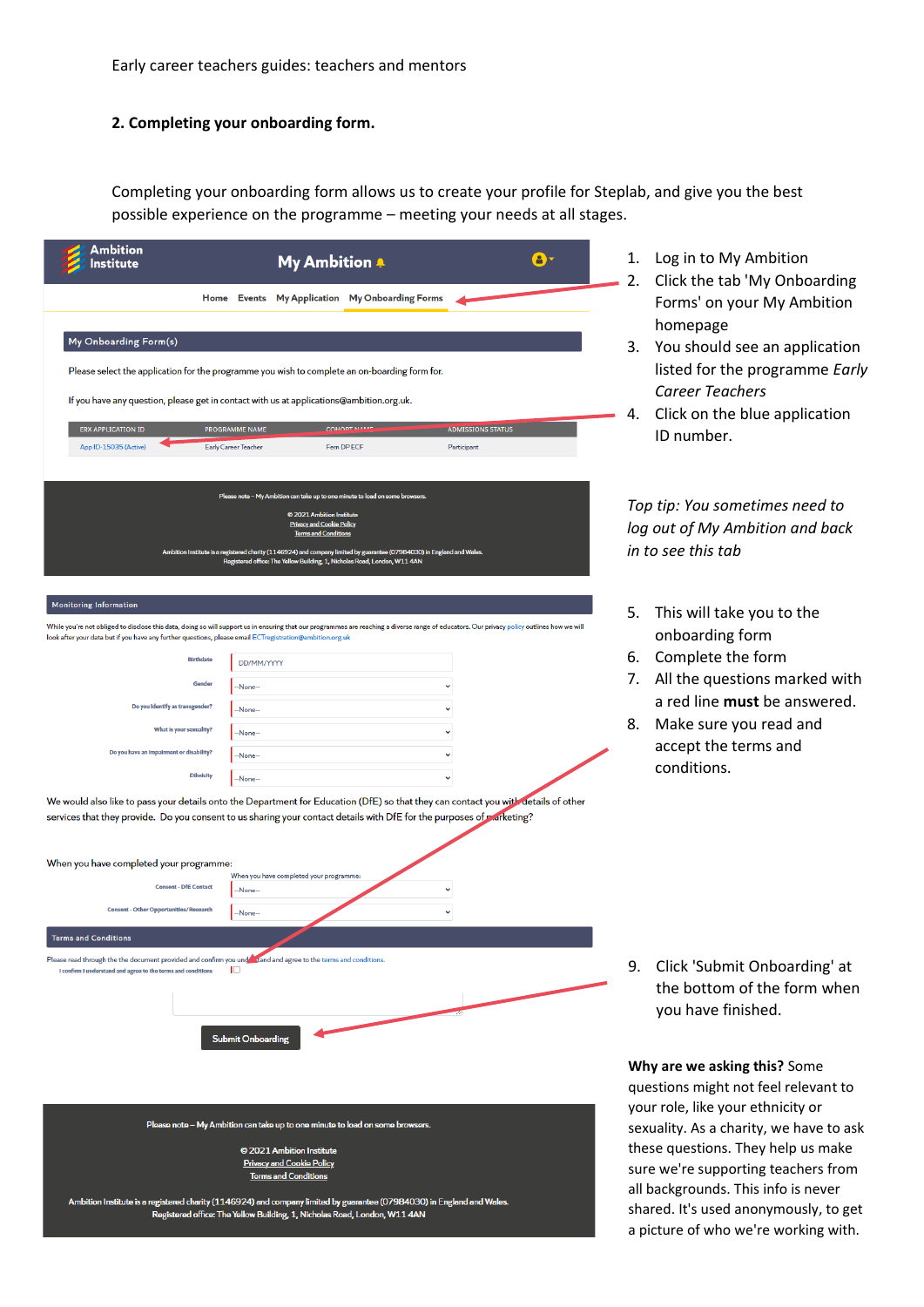# <span id="page-20-0"></span>**Appendix 3: Adding our emails to your safe sender list**

Teachers and mentors sometimes tell us they aren't receiving our emails.

To make sure you can access all our information in good time, we ask you to add all our email addresses to your email safe sender list. This includes emails we send directly, as well as emails generated automatically about your events or Steplab profile.

The email addresses are:

- > @salesforce.com (including email address 'noreply@salesforce.com')
- > @ambition.org.uk
- > @steplab.co
- > @steplab.co.uk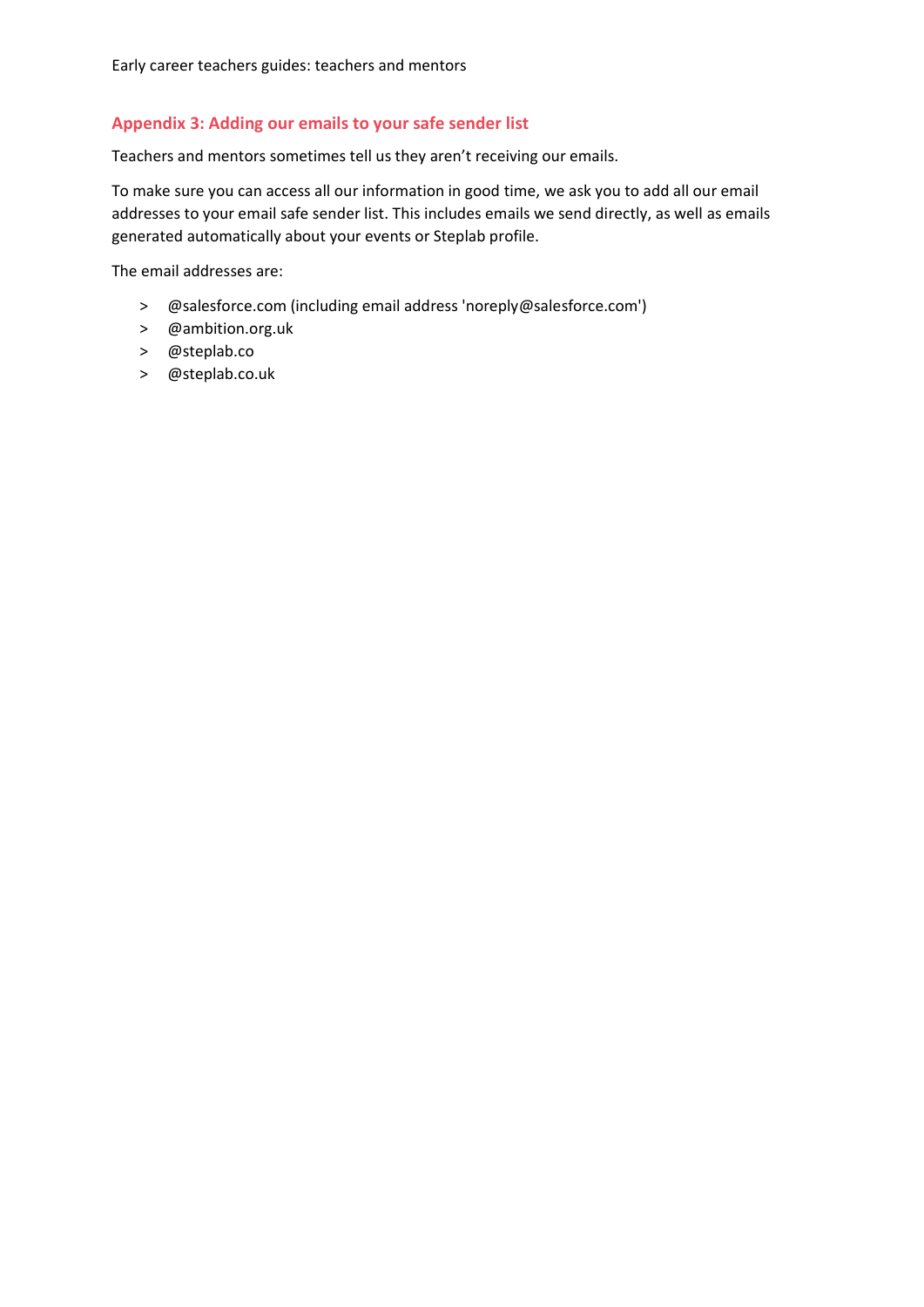# <span id="page-21-0"></span>**Appendix 4: Coaching remotely – Guidance for ECF Leads and mentors**

This document provides guidance on how mentors and ECTs can continue to work together when unable to meet face to face, specifically in the following scenarios:

- > Mentor is not able to be physically present at observations and/or instructional coaching meetings
- > ECT is not able to teach face to face lessons
- > ECT is not able to teach face to face *or* virtual lessons
- > Mentor is on sick leave
- > ECT is on sick leave

## **Scenario 1: Mentor is not able to be physically present at observations and/or instructional coaching meetings**

**Possible causes:** ECT and mentor are scheduled to teach the same time prohibiting in-person observations.

**Study:** The ECT can continue to engage in their weekly self-study materials.

**Observe:** Where appropriate and in line with school guidance, ECTs can film their teaching in place of an observation and share the recording with their Mentor through a secure method of video-sharing. The ECT should refer to their school's internal policy on recording students and sharing recordings. Mentors can complete the 'Observe' section on Steplab, inlight of the recording provided, to help them prepare for their feedback meeting.

**Feedback:** The instructional coaching meeting can take place via an online video platform such as Zoom or Microsoft Teams. Mentors should use the 'Feedback' section on Steplab to guide and record their conversation just as they would in a face-to-face meeting.

**Considerations:** Where the school's recording policy prohibits recording of students in lessons, the ECT might consider setting up the recording device at the front of the classroom ensuring that students are out of shot. Where this is not possible, the ECT can take an audio recording of their lesson

#### **Scenario 2: Early career teacher is not able to teach face to face lessons**

**Possible cause:** Restrictions mean that ECT is only delivering virtual lessons, either live or recorded.

**Study:** The ECT can continue to engage in their weekly self-study materials on Steplab.

**Observe:** If an ECT is delivering lessons virtually (either recorded or live) the lesson delivery can be recorded as the observation in accordance with the school's recording and safeguarding policies. Mentors can complete the 'Observe' section on Steplab, in light of the recording provided, to help them prepare for their feedback meeting.

**Feedback:** The instructional coaching meeting can take place via an online video platform such as Zoom or Microsoft Teams. Mentors should use the 'Feedback' section on Steplab to guide and record their conversation just as they would in a face-to-face meeting.

**Considerations:** When the ECT returns to the face-to-face teaching, mentors should review the action steps that have been set, allow opportunities to re-practice and, if necessary, repeat action steps so that the teacher is fully supported to embed the action steps into their face-to-face practice.

#### **Scenario 3: Early career teacher is not able to teach face to face** *or* **virtual lessons**